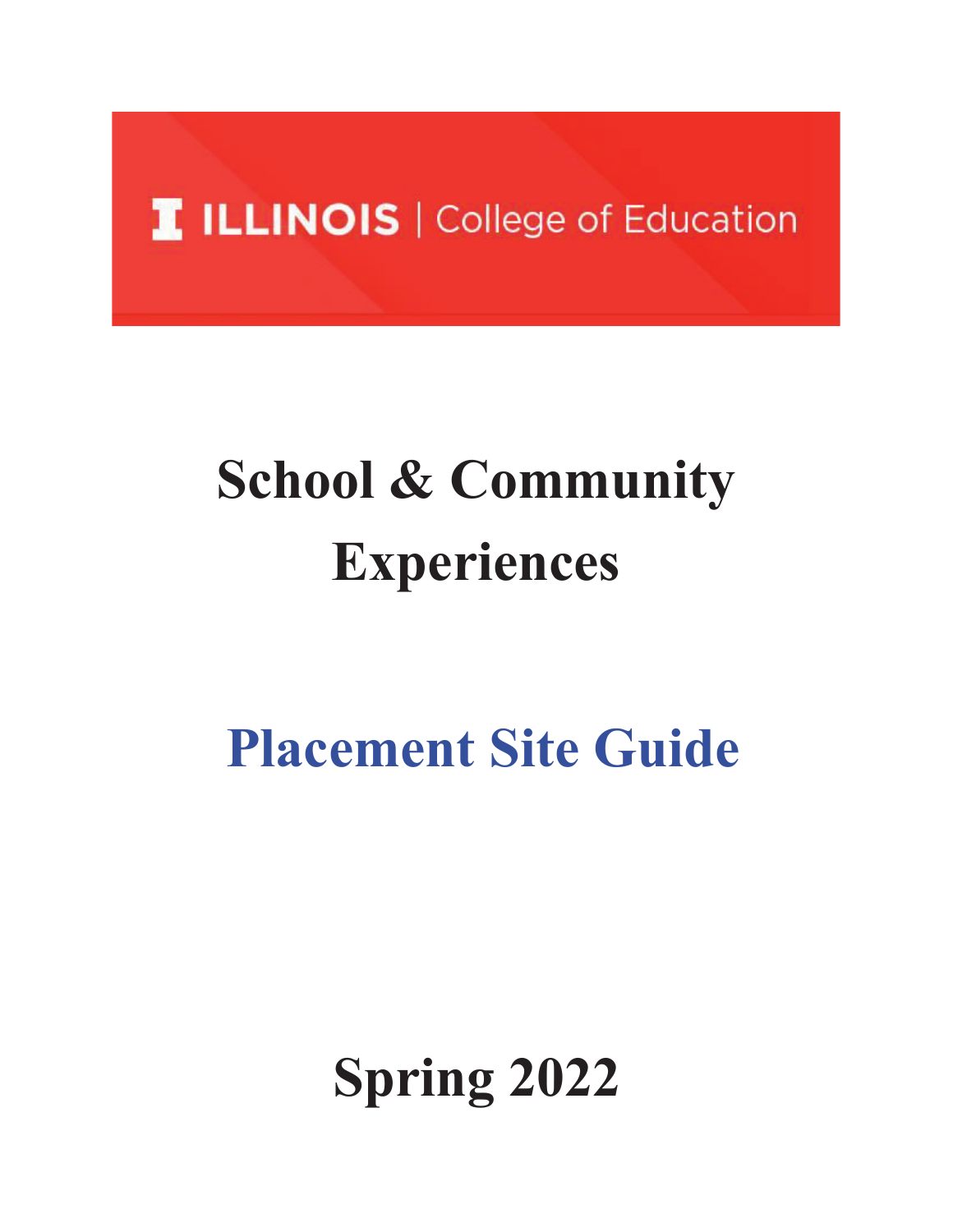#### **Angel's Youth Center**

1509 Rutledge, Urbana IL 61802 or 809 W Dennison Champaign IL 61802 <http://www.angelsyouthcenter.org/>

#### **Primary Contact:**

Karen Johnson [angelsyouthcenter@gmail.com](mailto:angelsyouthcenter@gmail.com) 217-819-7462

**Angel's Youth Center** sets a foundation to empower, build confidence, self-esteem, and help young people reach their potential by providing comprehensive youth development services in a diverse and caring environment.

#### **Opportunities for EDUC students include:**

- Homework assistance
- Helping to organize for upcoming events

**Volunteer Hours:** Tuesday and Thursday from 3:15 – 4:45 pm

**Projected number of openings:** 2 – 3 students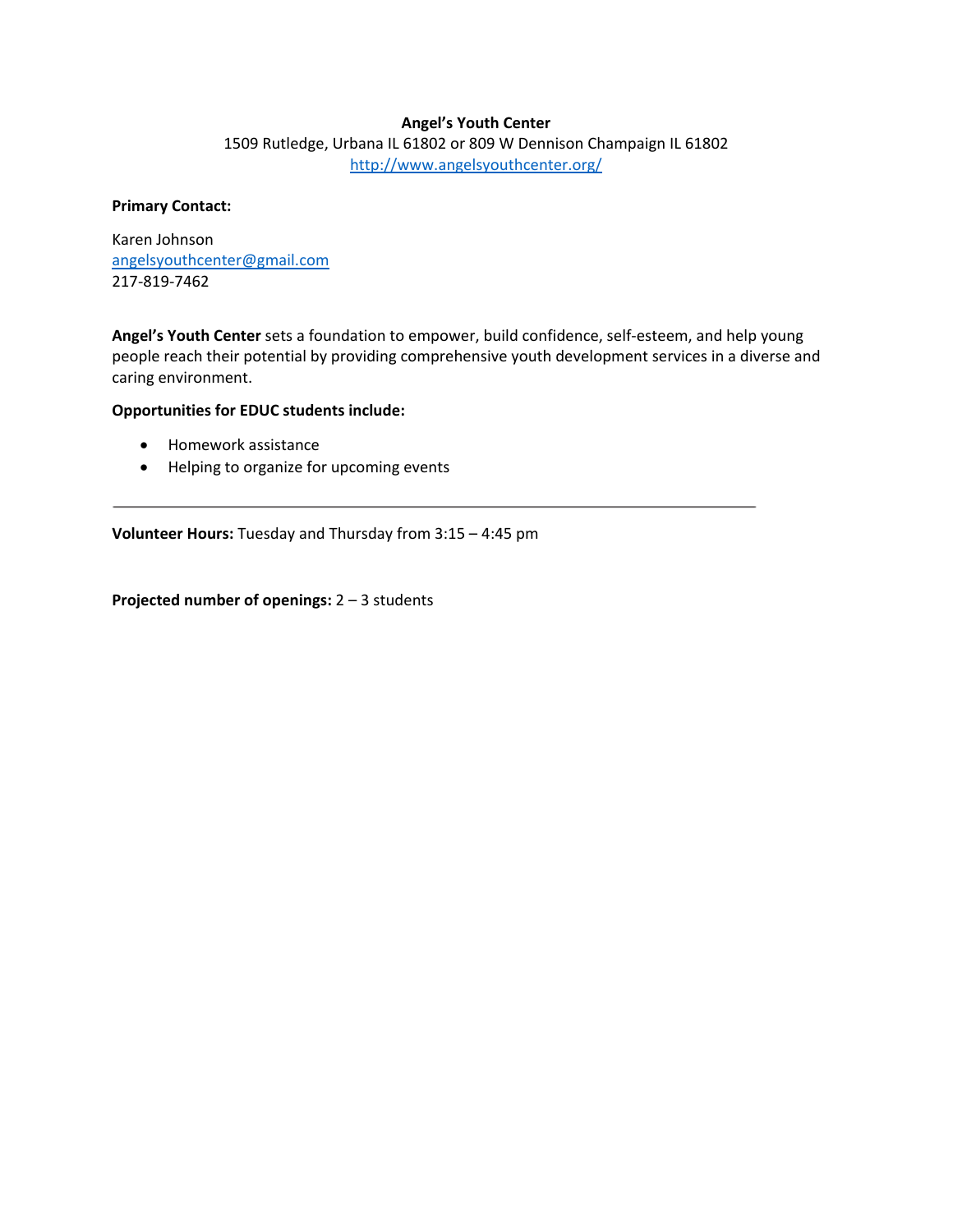## **The Center for Youth and Family Solutions** 1315A Curt Drive Champaign, Illinois 61821 <https://www.cyfsolutions.org/>

#### **Primary Contact:**

Jess Firmand [\(jfirmand@cyfsolutions.org\)](mailto:jfirmand@cyfsolutions.org)

217-352-5179 ext. 3232

**The Center for Youth and Family Solutions** is a comprehensive, not-for-profit social service agency. Our agency provides strength-based, family-centered, trauma-responsive services to youth and families in need throughout Central Illinois and Eastern Iowa. We offer critical counseling, casework, and support services to help people struggling with trauma, grief, loss, abuse, neglect and other significant family life challenges. Our agency provides foster care services for abused and neglected children; adoption services; crisis response for runaways and their families; delinquency prevention services for at-risk youth; residential treatment for abused and neglected boys; professional counseling for children, individuals, couples, and families; in-home counseling for seniors; mental health crisis response for youth; and community advocacy programs. As a result, we serve over 20,000 people each year throughout 37 counties.

#### **Opportunities for EDUC students include:**

Volunteer forms, application, and background checks are required. Student must have access to a computer, printer, and scanner in order to complete, sign, and submit materials. Student must also have the ability to be fingerprinted must have transportation to go to the facility in person (CU AREA)). Please note that background checks can take about three weeks, so it is crucial to complete the process within the first week.

- Tutoring students in K-12 programs
- General homework assistance
- Reading buddy

Students will be meeting one on one with CYFS youth in care of the Department of Children and Family Services to facilitate the tutoring sessions. Students should be comfortable working with various ages and subjects. Supervisor will connect students to preferred opportunities as much as possible.

**Volunteer Hours:** Flexible. Would be a mutually agreed upon time for both the 201 student, and the Youth in Care.

**Training Session:** New Volunteer Orientation. Regular video check-ins will be scheduled with supervisor and students in a group format. Supervisor is also available individually to meet with students.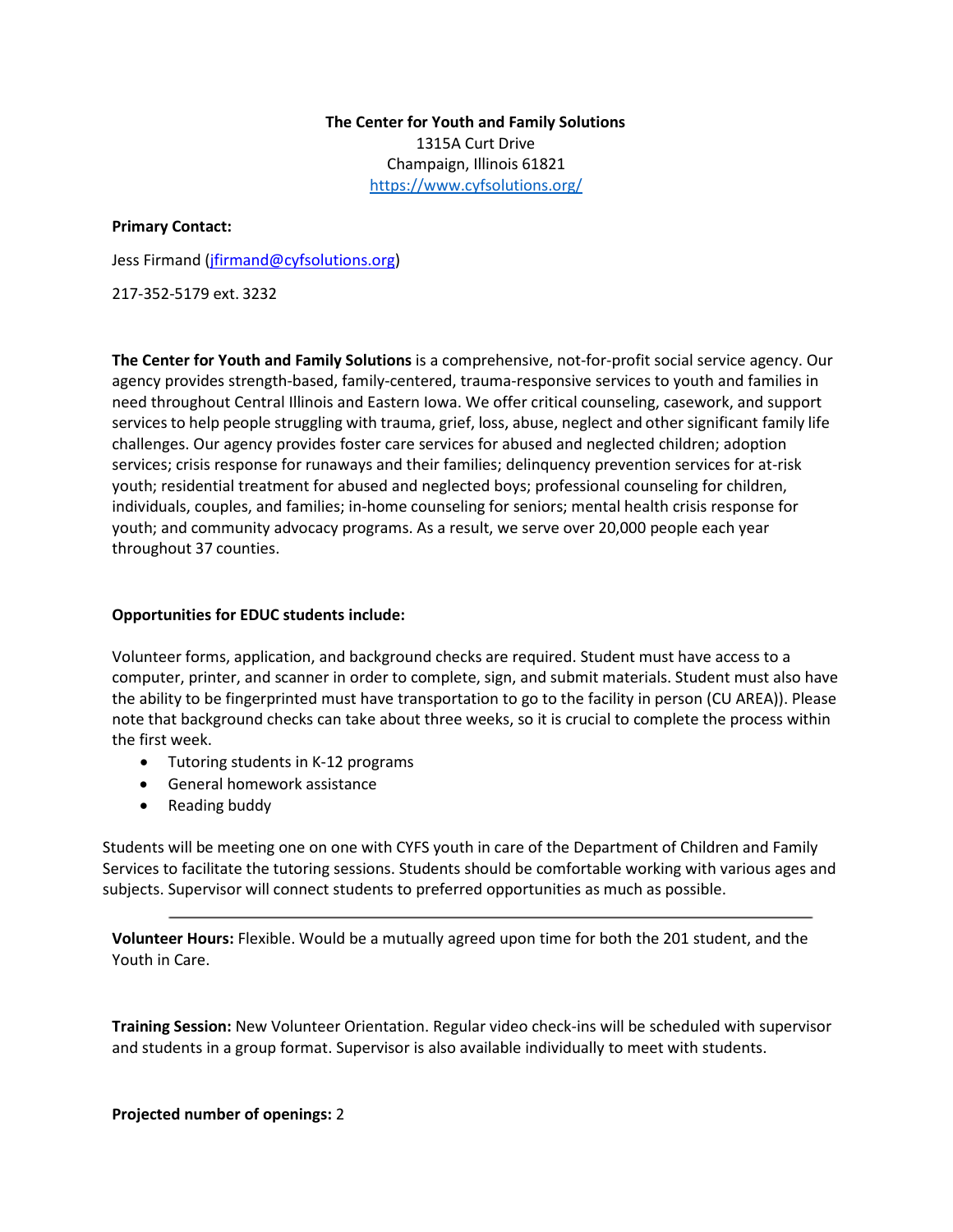## **Circle of Friends Adult Day Center**

609 W. Washington St. Champaign, IL 61820 <http://www.circleoffriendsadc.net/>

**Primary Contact**: Kathy Rhoads, Program Director **Email:** [cen](mailto:center@circleoffriendsadc.net)[ter@circleoffriendsadc.net](mailto:nter@circleoffriendsadc.net) **Phone**: 217-359-7937

**Circle of Friends Adult Day Center** is an adult day program that provides opportunities for seniors and disabled adults to socialize with others in a safe home like atmosphere. Trained staff provides medical monitoring, personal care assistance, supervision for safety, exercise/therapy, meals and fun activities during the day. Our customers return to their homes in the evening. We want to help seniors age in place in their homes with their families, preventing or postponing nursing home placement. **Depending on COVID-19 status, students may have to go virtual.**

## **Opportunities for EDUC students include:**

- Helping with games and activities in person or by virtual platform. Students can also research for activity ideas for our customers on line.
- Running in person or virtual small and large groups using your own talents. (i.e.,exercise class or music program)

**Volunteer Hours:** Our virtual programming can be done on any day. Later mornings, and afternoons seem the best time for interacting with customers . If in person, we are open from M-F 7:30-5:30.

**Training Sessions and other requirements:** Training sessions on the program will take place virtually or in person with Director. Only fully COVID-19 vaccinated students can volunteer in-person. Unvaccinated students would need to continue virtually.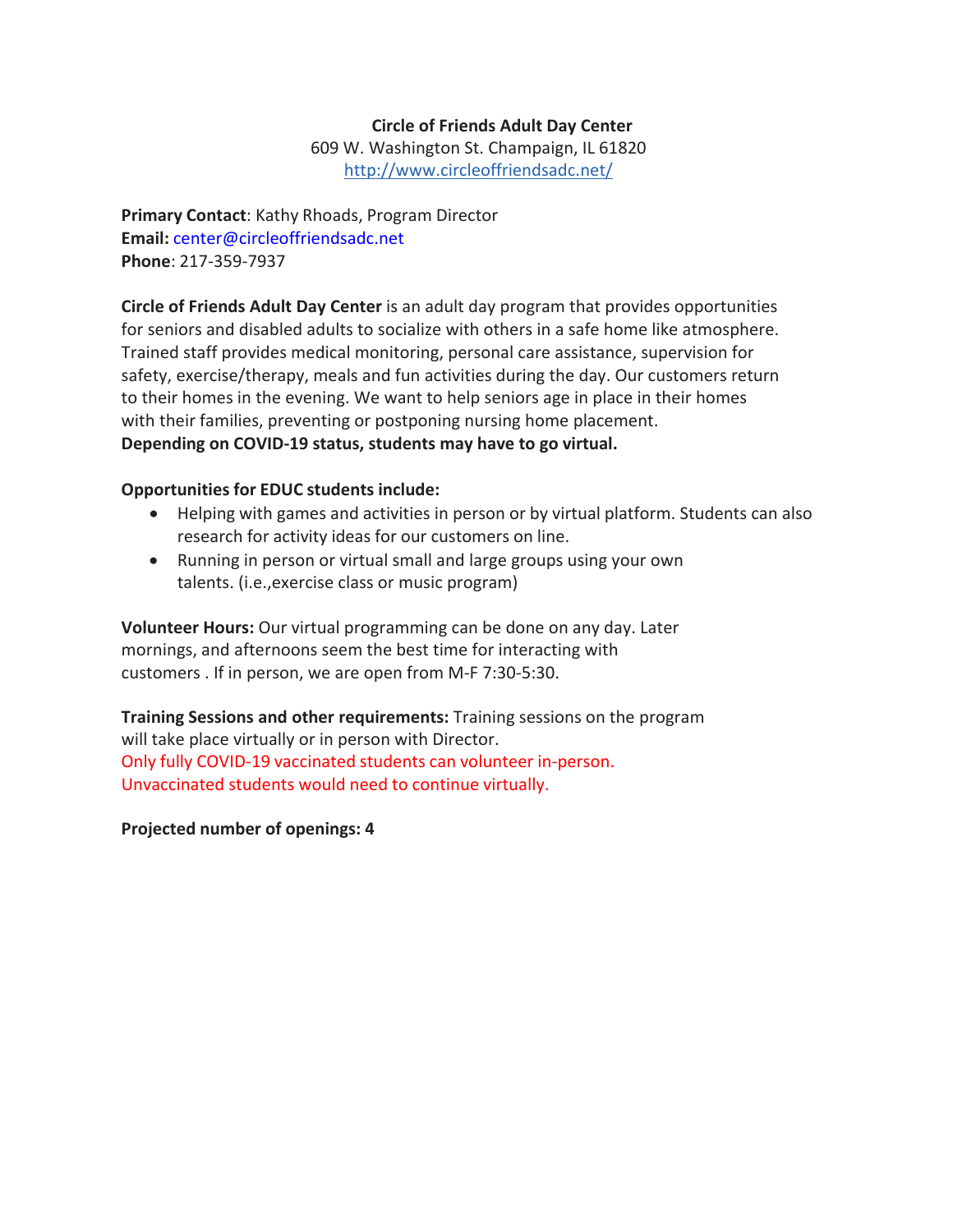## **Clark-Lindsey Village**

101 W. Windsor Drive Urbana, IL 61802 <http://www.clark-lindsey.com/>

**Primary Contact**: Nancy Vinson **Email**[: nvinson@clark-lindsey.com](mailto:%20nvinson@clark-lindsey.com) **Phone**: 217-239-6343

**Clark-Lindsey Village** is a not-for-profit retirement community that provides a resort style environment and consists of apartments, a health center, assisted living, skilled nursing care, Respite stays and Green House Home Living. Our mission to engage the mind, spirit, and body in wellness and community so that older adults can live their best lives. Our four core values are: Meaningful Life, Empowered Staff, Community Engagement, and providing a RealHome. Our Culture here is about building relationships with our residents and supporting our resident's interests.

## **Opportunitiesfor EDUC 201 students are flexible andinclude**:

- Building relationships with our elders whether in person or virtually ;
	- You could offer interacting, engaging activities of trivia, word games,storytelling
	- Presentation and discussion on travels, offering photos and sharing the history of the area in which you are traveling the residentsto.
	- Lead in music, singing or playing of an instrument offering a concert type activity
	- Demonstrate and/or be the lead on an art or craft project (I can supply our residents with any materials or supplies they would need to participate in this activity.
	- Share your pet, have your pet present in the visit and share the history of your pet
	- Lead an exercise session
- During the COVID there are many virtual opportunities you could offer through a zoom meeting.

**The best scenario to volunteer is to be in the building so you can offer interactive opportunities to volunteer. All volunteers are required to provide a copy of their COVID vaccination card. In addition, you could take residents for walks outside and tend to gardens withthem. Even on a brisk day a resident may want the fresh air. You could also interview new residents as they enter the building.**

**Virtual meetings are just that – they are virtual- we can schedule zoom meetings to accommodate the virtual visit. Virtual visits offer ways that we feel we are there and present. Many of the above mentioned activities could be done virtually. I am flexible with suggestions or ideas you may have.**

**This opportunity should appeal to students with an interest in program planning, elder care, lifelong learning, and health fields.**

**Volunteer Hours:** Hours available Monday - Friday 9:00 a.m. -5 p.m. Some Saturdays.

**Training Session:** Background check and online application & orientation http://www.clarklindsey.com/work-volunteer. On-site orientations will be provided on the student's first day.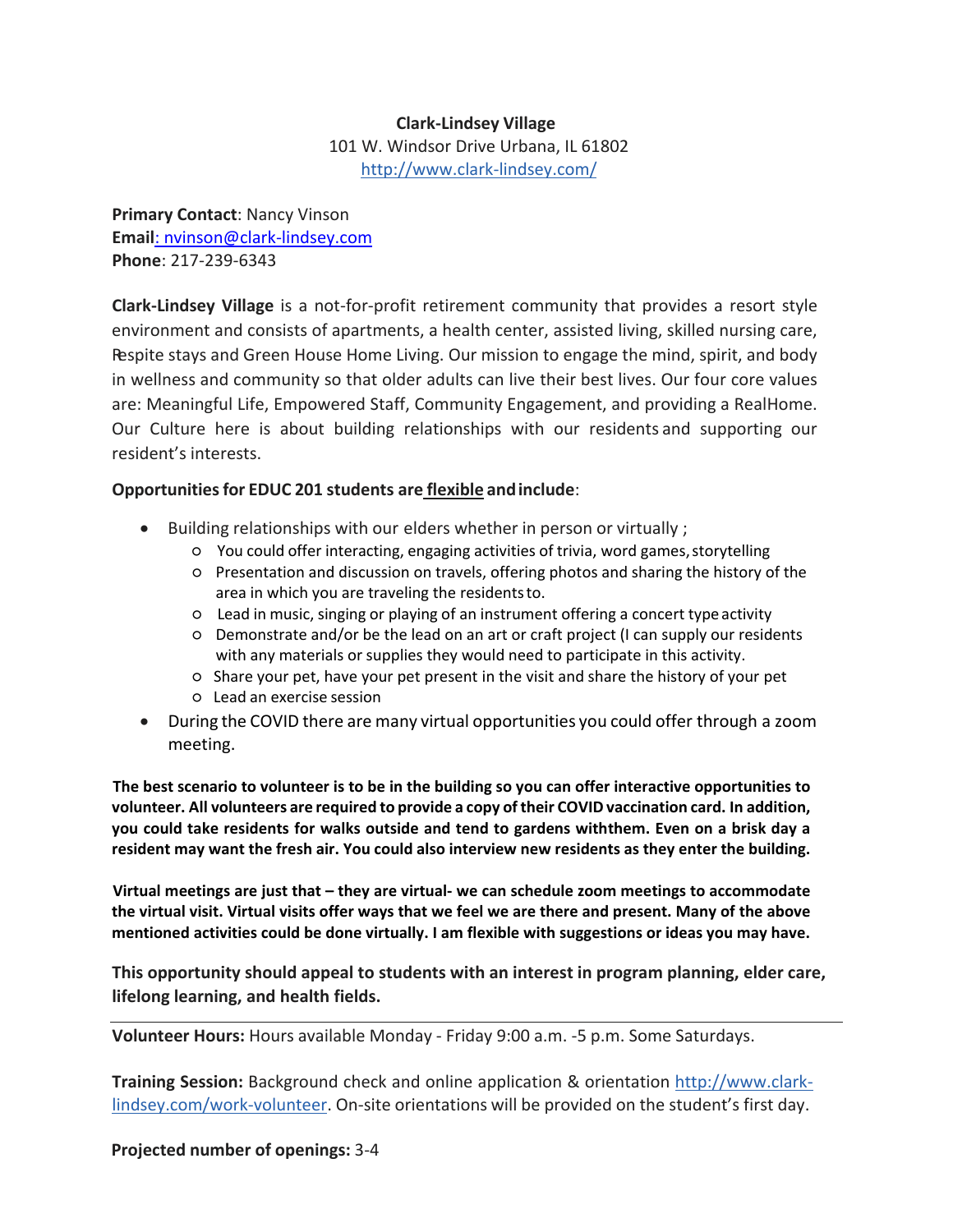**Don Moyer Boys & Girls Club Homework Tutors/Academic Success Program** 201 E. Park Street Champaign, Illinois 61820 <http://dmbgc.org/>

**Primary Contact**: Dale De Vries Director of Elementary **Services** 

**Email**[:ddevries@dmbgc.org](mailto:ddevries@dmbgc.org) **Phone**: 217-352-4220

The mission of **Don Moyer Boys & Girls Club** is "to enable all young people, especially those who need us most, to reach their full potential as productive, caring, responsible citizens." This commitment extends to all youth, ages 5-17, in Champaign County and surrounding areas from all walks of life who are at-risk with a focus in the areas of academic success, good character & citizenship, and healthy lifestyles. An increasing number of children are in need of resources and community programs to achieve early grade-level success. The Academic Support Program aims to assist youth with this by reinforcing what is taught in school throughout the day while providing a safe and positive environment for conducive learning.

Opportunities for EDUC 201 include:

• **Elementary Homework Tutors:** Don Moyer Boys & Girls Club provides an opportunity for our Elementary-aged Club Members to complete their homework. Our in-person Power Hour program for our Elementary-aged Club Members operates Monday-Thursday between 3:30p and 4:30p. During this time, tutors will have the opportunity to assist Club Members in grades K-5 in finishing their homework and providing extra support for the following disciplines: English/Reading/Writing, Math/Science and Social Sciences.

**This opportunity is of special interest to Illinois students who want experience in literacy instruction or policy.**

- **Teen Homework Tutors**: Don Moyer Boys & Girls Club provides an opportunity for our Teen Club Members to complete their homework. Our in-person Power Hour program forour Teen Club MembersoperatesMonday-Thursdaybetween 3:30p and 4:30p. During this time, tutors will have the opportunity to assist Club Members in grades 6-12 in finishing their homework and providing extra support for the followingdisciplines: English/Reading/Writing, Math/Science, Social Sciences and Language Arts (Spanish, French, German). **This opportunity is of special interest to Illinois students who want experience in literacy instruction or policy.**
- **Academic Support Program Volunteers:** Every day Elementary-aged and Teen Club Members can participate in a variety of in-person high-yield learning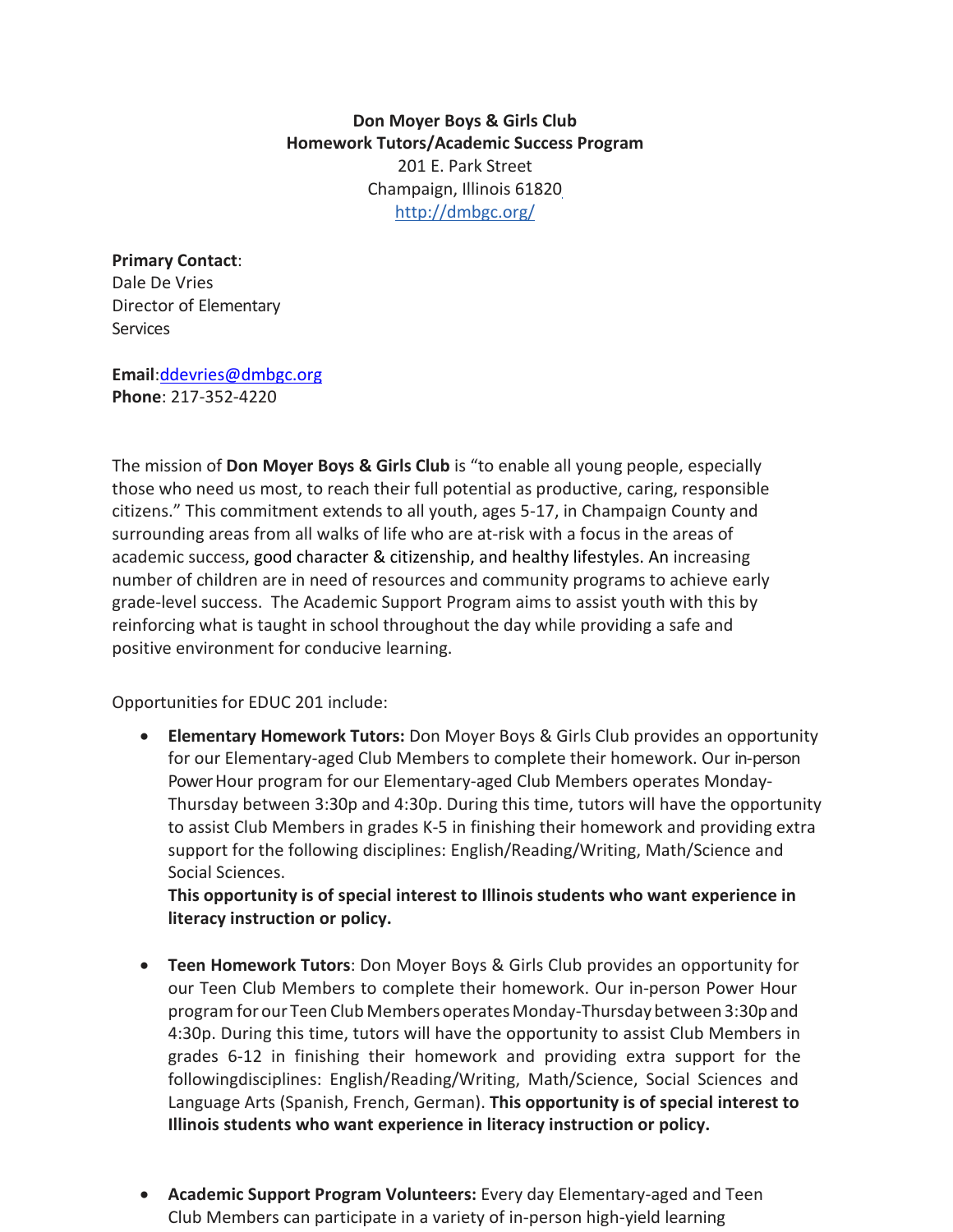activities for Project Learn in the core program areas of Character & Leadership, Health, Career Development/S.T.E.M.

(Science, Technology, Engineering and Math), Arts, and Sports, Fitness, & Recreation. These high-yield learning activities are facilitated between 2:30p and 3:30p Monday-Thursday for grades K-5, between 4:30p and 5:30p Monday-Thursday for grades 6-12, and between 2:30p and 5:30p Friday for Grades K-12. During these times, volunteers will assist staff in implementing and supervising activities scheduled for the day. **This opportunity is of special interest to students interested in Character & Leadership (Mondays), Health (Tuesdays), Career Development/S.T.E.M. (Wednesdays), Arts (Thursdays), and Sports, Fitness, & Recreation (Fridays).**

- **Drop-in Program Homework Facilitators/Tutors:** Don Moyer Boys & Girls Club provides an opportunity for youth, both Club Members and non-Club Members, to complete their homework. Our in-person Power Up program for youth ages 5-17 operates Monday-Thursday between 6:00p and 7:00p. During this time, facilitators/tutors will have the opportunity to assist Club Members in grades K-12 in finishing their homework and providing extra support for the following disciplines: English/Reading/Writing, Math/Science, Social Sciences, and Language Arts (Spanish, French, German). **This opportunity is of special interest to Illinois students who want experience in literacy instruction or policy. This program will require youth to register separately from the Academic Support Program; The number of volunteers needed is contingent on registration numbers.**
- **Book Club Facilitators:** Don Moyer Boys & Girls Club provides an opportunity for youth, both Club Members and non-Club Members to participate in a specialized literacy program. Our in-person D.E.A.R. (Drop Everything And Read) program for our Elementary-aged Club Members operates Tuesdays and Thursdays between 6:00p and 7:00p. During this time, facilitators will have the opportunity to assist Club Members in grades K-5 in increasing literacy skills and providing extra support for the following disciplines: English/Reading/Writing. **This program will require youth to register separately from the Academic Support Program; The number of volunteers needed is contingent on registration numbers.**
- **S.T.E.M. Club Facilitators:** Don Moyer Boys & Girls Club provides an opportunity for youth, both Club Members and non-Club Members to participate in a specialized S.T.E.M. program. Our in-person S.T.E.M. Club for our Elementary-aged Club members operates Mondays and Wednesdays between 6:00p and 7:00p. During this time, facilitators will have the opportunity to assist Club Members in grades 1- 3 in participating in various S.T.E.M. activities and providing extra support for the following disciplines: Science, Technology, Engineering, Math, and Computer Science. **This program will require youth to register separately from the Academic Support Program; The number of volunteers needed is contingent on registration numbers.**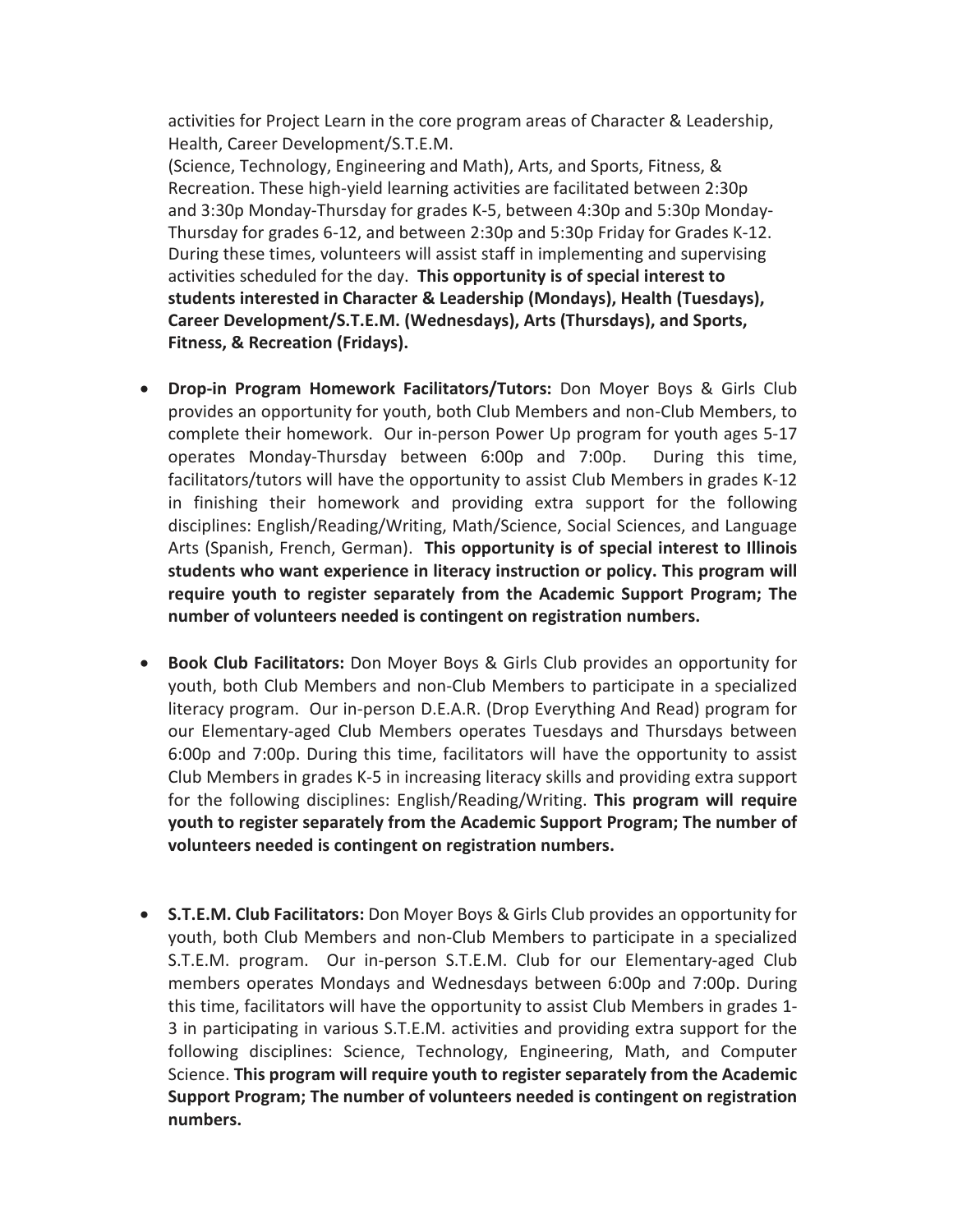## **Volunteer Hours:**

- **Elementary Homework Tutors** availability Monday-Thursday between 3:30p- 4:30p.
- **Teen Homework Tutors** availability Monday-Thursday between 3:30p-4:30p.
- **Academic Success Program Volunteers** availability Monday-Thursday between 2:30p-3:30p, Monday-Thursday between 4:30p-5:30p, and Friday between 2:30p-5:30p.
- **Literacy Program Tutors (Reading Partners)** availability Tuesdays and Thursdays between 4:30p-5:30p.
- **Drop-in Program (Power Up) Homework Facilitators/Tutors** availability Monday-Thursday between 6:00p-7:00p.
- **Book Club (D.E.A.R.) Facilitators** availability Tuesdays and Thursdays between 6:00p-7:00p.
- **S.T.E.M. Club Facilitators** availability Mondays and Wednesdays between 6:00p-7:00p.

**Training Sessions:** All EDUC 201 students need to participate in a general orientation session on Club procedures and goals and need to undergo a background check. Volunteer application, orientation dates/times, and applicable volunteer onboarding information can be found at the Don Moyer Boys & Girls Club website (dmbgc.org). If unable to attend on that date/time, arrangements can be made for different dates/times.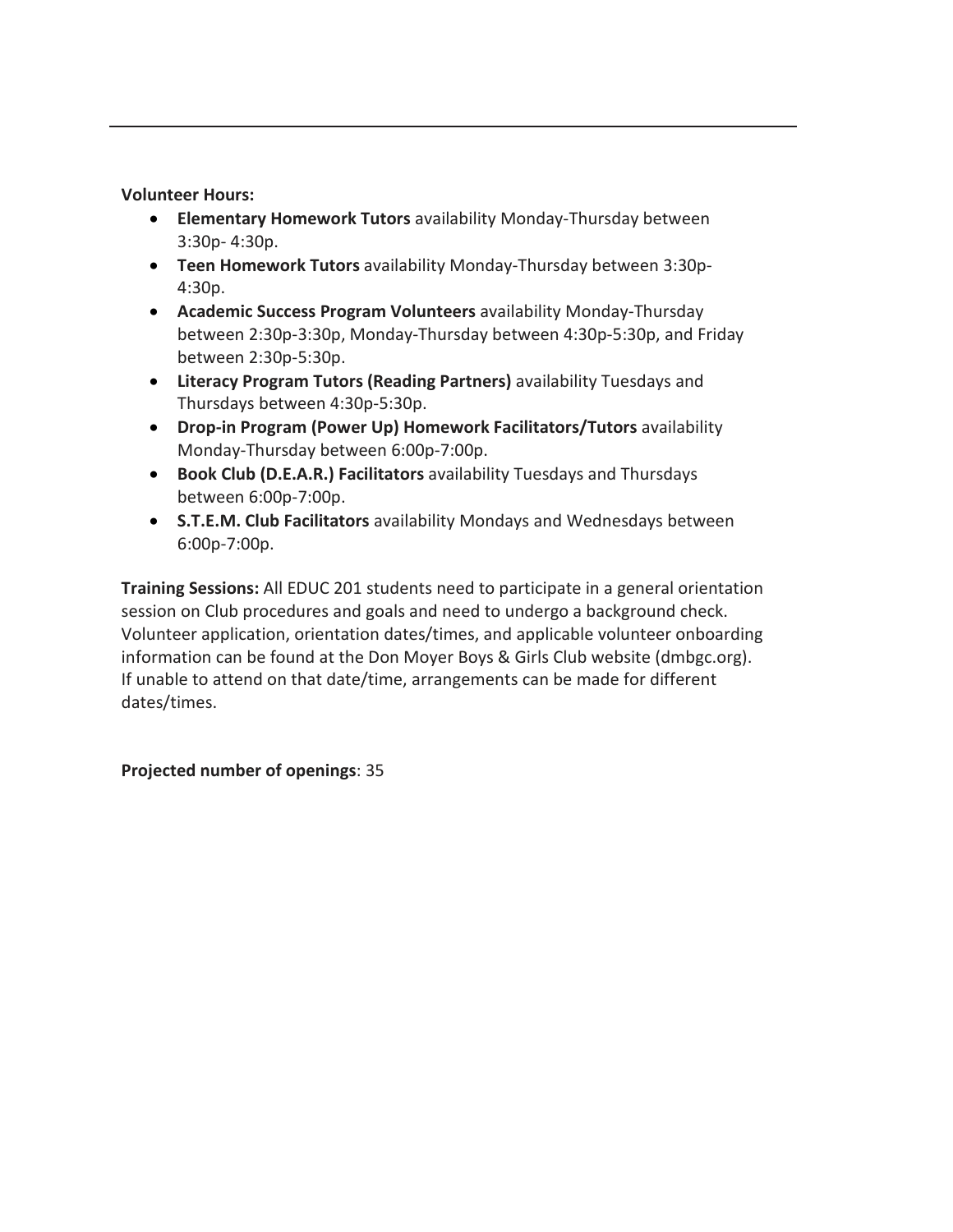## **Don Moyer Boys & Girls Club**

**Reading Partners**

201 E. Park Street Champaign, Illinois 61820 **Specific hours required Tuesday and Thursday**

**Primary Contact: Program Contact**:

Charles Burton Director of Operations Elizabeth Goldsmith-Conley Literacy Specialist

**Email:** [cburton@dmbgc.org](mailto:cburton@dmbgc.org) Email: [egcon](mailto:egconley@dmbgc.org)[ley@dmbgc.org](mailto:ey@dmbgc.org)

**Phone**: 217-355-5437

The Don Moyer Boys and Girls Club believes that all young people should have the opportunity to reach their full potential as productive, caring, responsible citizens. This commitment extends to all youth regardless of nationality, religion, race, creed or gender.

In the Champaign-Urbana community, an increasing number of children are at home with no adult care or supervision. These boys and girls are left to find their own companionship and recreation in the streets. The mission of the Club is to fill the gap in the lives of children when parents cannot be present. By offering after school programming and other recreational activities, the Club provides a safe, healthy option.

**Reading Partner Tutors:** Don Moyer Boys & Girls Club has set up a reading program modeled after the Reading Partners Program developed in Oakland, California. This term the sessions will be conducted in person. The experience involves providing one on one tutoring twice a week for students in the 2nd – 6th grade. Each EDUC 201 student who participates in this experience will be assigned one young reader. Tutoring sessions will be scheduled for one hour two days each week on Tuesdayand Thursday. Each tutoring day runs from 4:30- 5:30 PM. Each session with a young reader will last45 minutes. The other 15 minutes will be used to prepare the session and to record notes at the end of the session. Tutors are expected to attend two 2 hour training sessions **before**  they begin tutoring. During the term they will be given links to several 2-7 minute training videos to watch.

Several follow-up training sessions will be held during the term during the same Tuesday or Thursday time slot.

#### **Volunteer Hours:**

**Reading Tutors** need to be available on both Tuesday and Thursday from 4:30-5:30pm.

#### **Training Session/s:**

All EDUC 201 students need to undergo a background check and all students, except Reading Partner tutors, need to participate in a general orientation session on club procedures and goals.

**Reading Partner Tutors** need to participate in **two 2 hour** training sessions held on the Tuesday and Thursday before the actual tutoring sessions begin. One or more additional training sessions will be held during the term.

**Training sessions will be held on Tuesday and Thursday February 15 and 17 from 4:00-6:00 pm. Tutors need to attend both sessions.**

**Projected number of openings: 20 - 25 tutors.**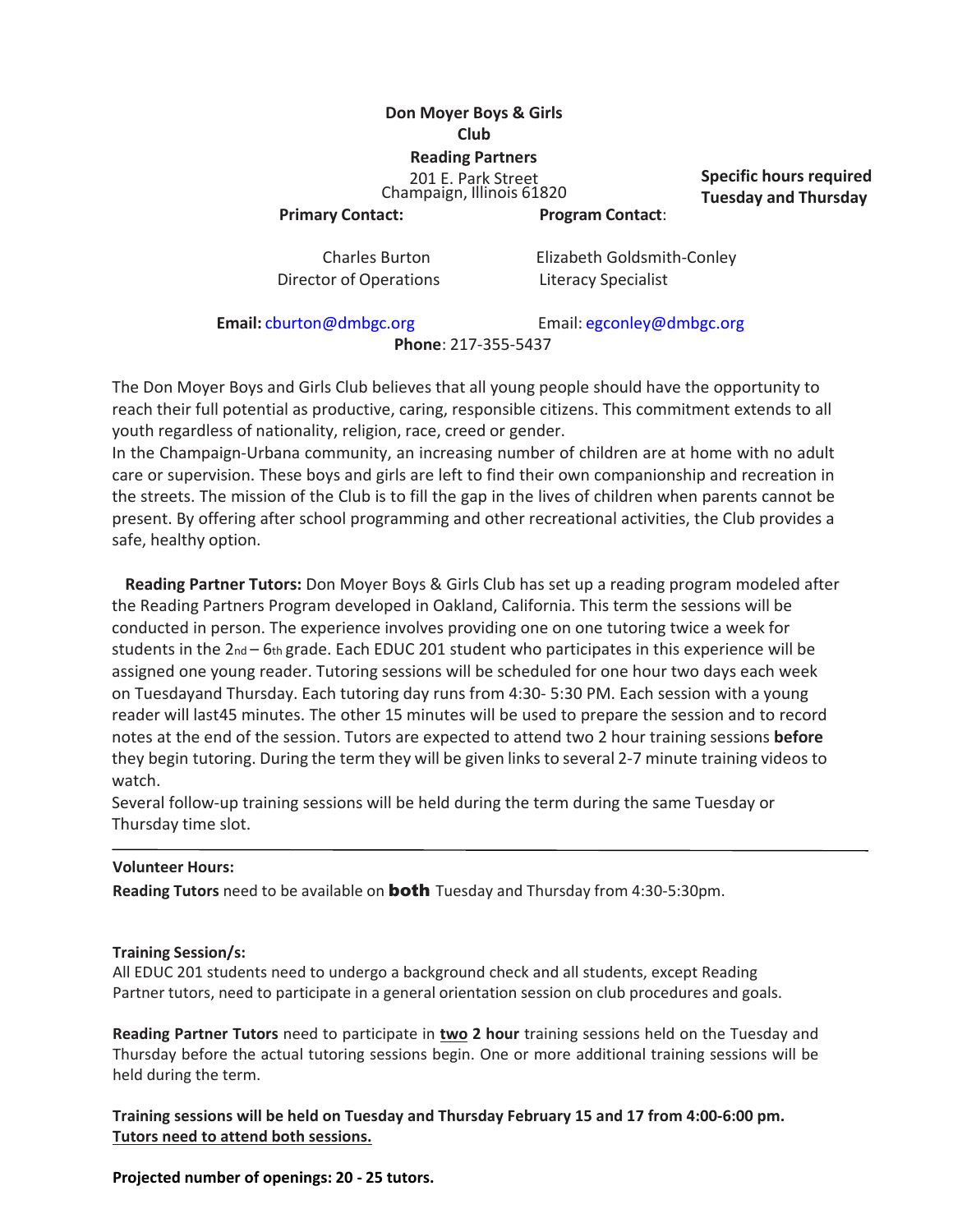#### **DREAAM**

**Primary Contact:**  Samuel Horsch **Email:** [samhorsch@dreaam.org](mailto:samhorsch@dreaam.org) **Phone:** 217-781-4548

302 West Church Street Champaign, IL 61820 Website: [www.dreaam.org](http://www.dreaam.org/)

**DREAAM** is a community impact organization with the mission to reach, teach and empower boys and young men placed at risk with a targeted focus on Black males. DREAAM stands for Driven to Reach Excellence and Academic Achievement for Males, and the primary aim is to:

- increase positive outcomes—academic achievement, behavioral health, college readiness
- decrease negative outcomes—suspensions, drop-out rates, violence

Dream Big! is the organization's college and career readiness pipeline program designed to provide STEM education, engagement with the arts, mentoring, social emotional learning, and social connectedness.

#### **Opportunities for EDUC 201 students include:**

- providing in-person learning support through tutoring, homework help, interactive literacy enrichment, small-group social emotional learning, and STEM (science, technology, engineering, art, and math) skills
- creating lesson plans
- physical education and sports on Saturdays

**Volunteer Hours:** Based on availability. (Note: Most DREAAM in-person activities will be held Monday-Friday from between 3-6pm)

**Training Session:** Tutoring training, program orientation, cultural competency training, and background checks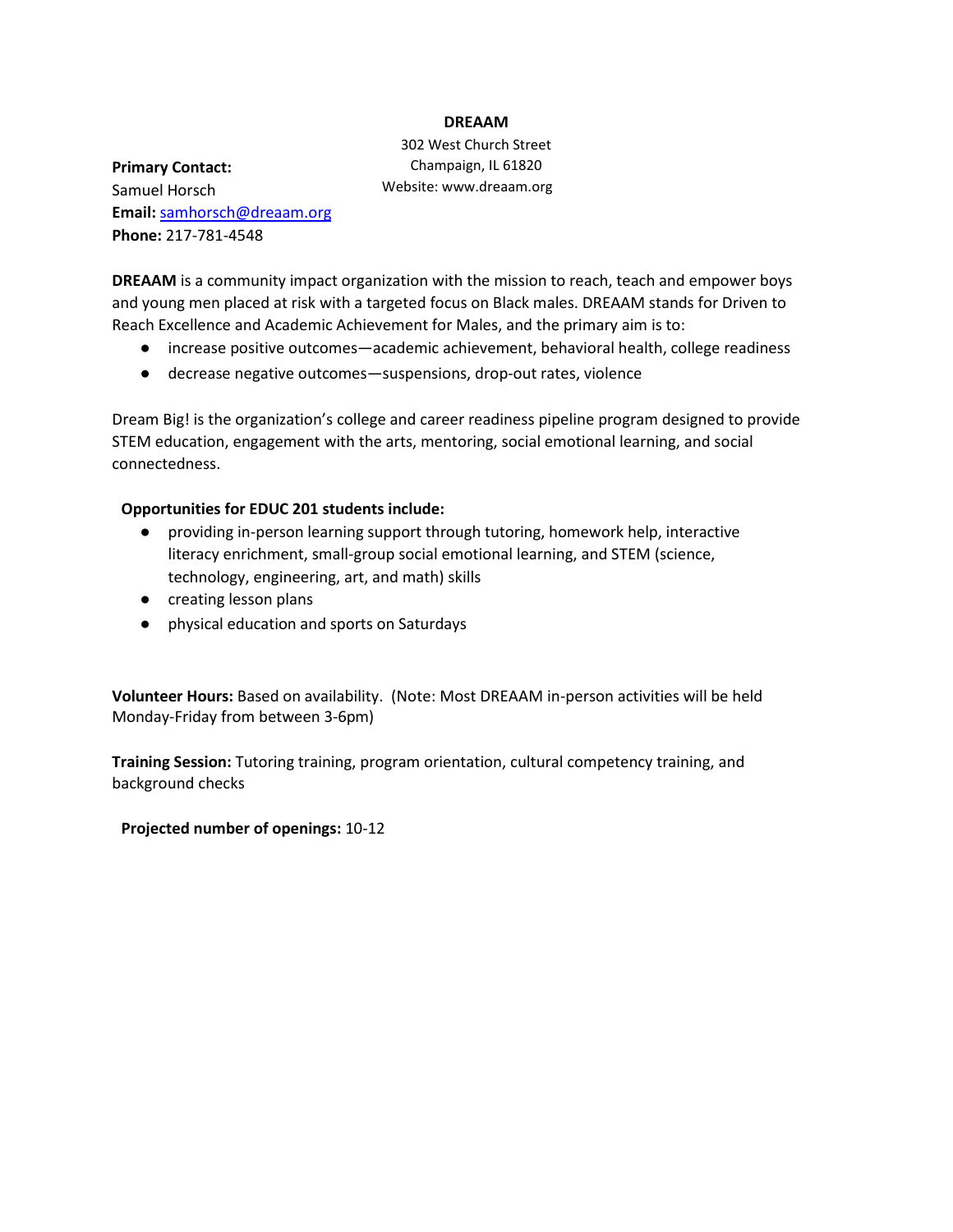## **Girls Go For It**

301 W Green St Urbana, IL

http://www.girlsgoforit.com/

**Primary Contact(s):**  Denise Poindexter (denisepoindexter@gmail.com)

Girls Go For It (GGFI) is an after-school program dedicated to educating and empowering fifth grade girls from local elementary schools or community partners. Our mission is to develop the leadership potential, entrepreneurial spirit and professional abilities of young girls through building confidence, knowledge and creating opportunity. The leadership gap in the professional world between men and women is no secret; statistics show girls are discouraged from speaking in class and are morelikely to be interrupted. Through directed professional leadership training, we will give young girls the foundation they need to bridge that gap and use their voice as an avenue to advocate.

GGFI's curriculum is focused on self-confidence, empowerment, challenges women face, entrepreneurship, and career building. Activities for the girls include team building, discussions, presentations, and more. **Given the uncertainty of the spring school schedule and format due to COVID-19 this program may be in-person or virtual.** 

## **Opportunities for EDUC 201 students include:**

• **GGFI Coach**. Our coaches will receive training and support to be a successful coach, mentor and leader. They will collaborate with other coaches to create the best environment for the girls. Coaches will teach lessons based-off of a set curriculum (both in English and Spanish). This experience will allow coaches to utilize and continue to develop public speaking skills and facilitation skills. The coaches will also have opportunities to develop new activities and discussion topics for future Girls Go For It classes. We are looking for EDUC 201 students who are creative and excited to engage with our  $5<sup>th</sup>$  graders at local elementary schools or community partner locations! This is an excellent classroom (or virtual) instruction opportunity. **This experience should**  appeal to students interested in publicservice education, program planning, **mentorship and advocacy, and social justice issues/activism in education.** 

As this is an educational and empowerment program for girls, we are specifically interested in obtaining female coaches from EDUC 201. Providing our students with strong female role models/mentors is at the cornerstone of our mission and program objectives.

**Volunteer Hours:** The Spring 2022 program for coaches will begin the week of February 13, 2022 – end of spring semester, excluding spring break and any holidays. The instruction times are roughly from 2:00-4:15pm or 3:00-5:15pm. These times may vary slightly, in accordance with school schedules and a virtual program option.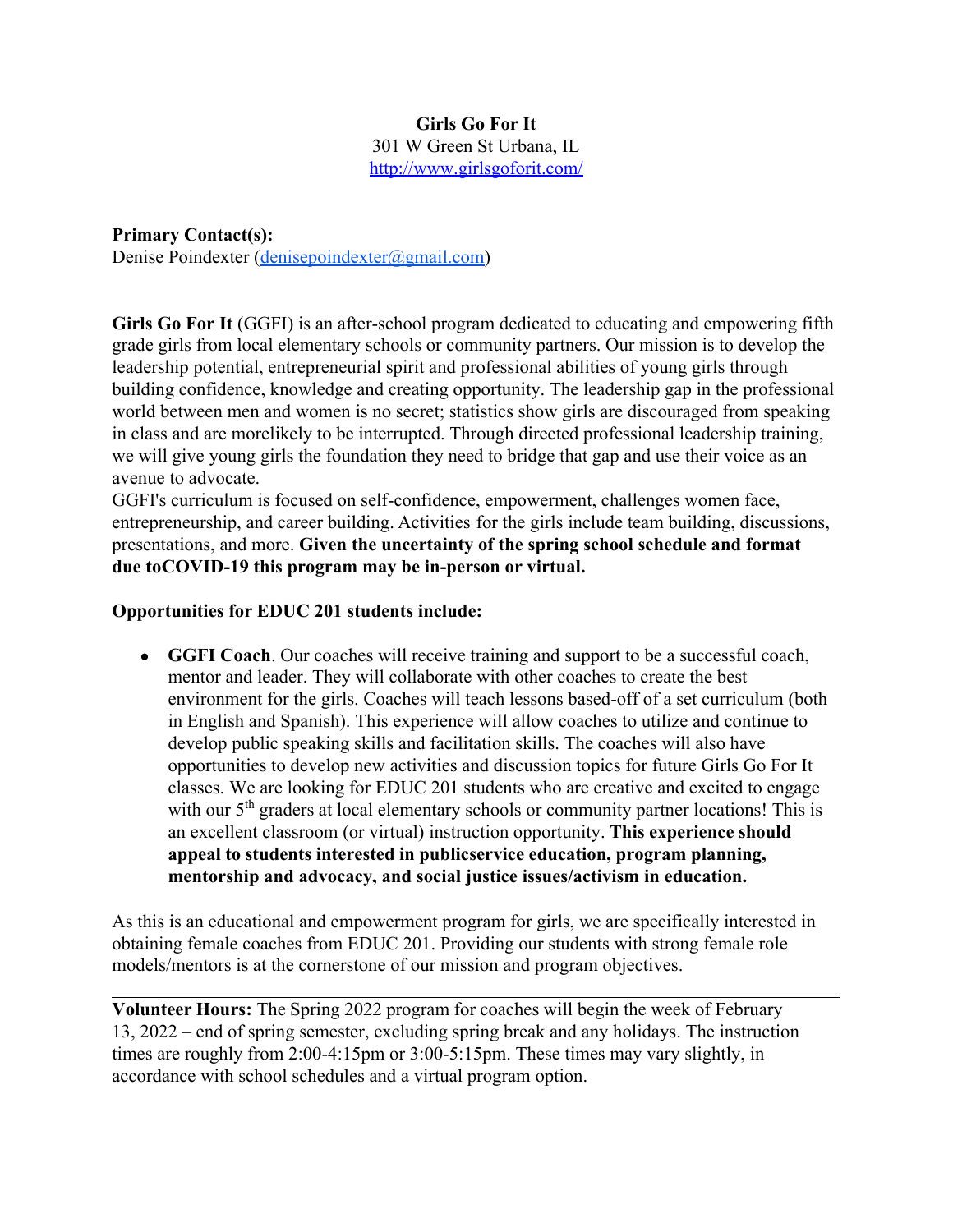**Training Sessions:** There will be mandatory training for coaches before the program begins. Training sessions may be in-person or virtual with exact dates/times to be determined.

**Transportation:** If the program is in-person then this will be an off-campus community placement. All GGFI sites are at Unit 4 Elementary schools or community partner locations and the final sites will be determined at a later date. Most GGFI sites are accessible via MTD bus routes.

**Equipment:** If the program is virtual then you must have a computer and reliable internet connection.

Projected number of openings: 3-5 (female participants only) and bi-lingual a plus.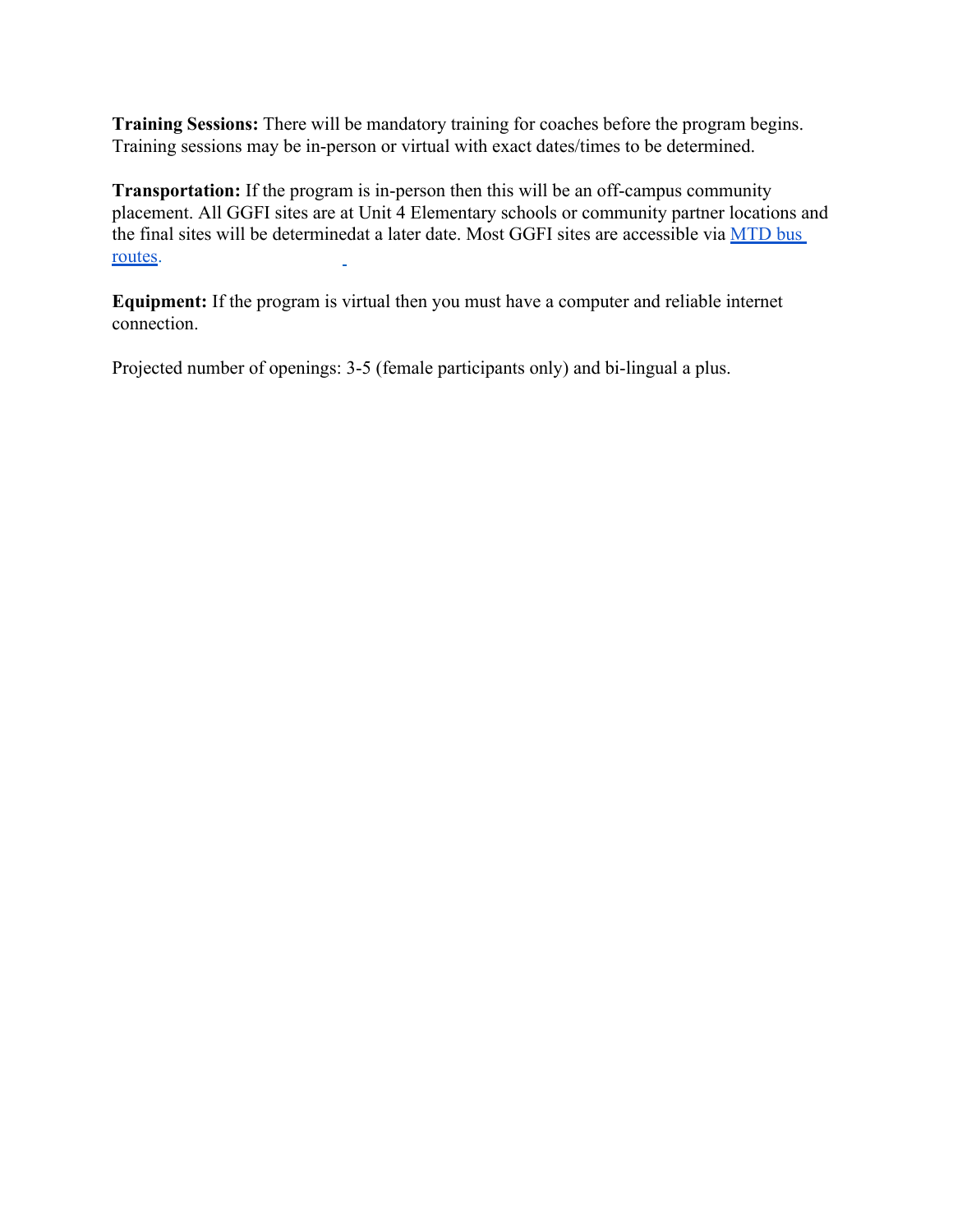**Leonhard Recreation Center After School Program** 2307 Sangamon Drive, Champaign [www.champaignparks.org](http://www.champaignparks.org/)

#### **Primary Contact:**

Shannon Walter [shannon.walter@champaignparks.org](mailto:shannon.walter@champaignparks.org) 217-819-3988

**Leonhard Recreation Center After School Program** is an after school program through the Champaign Park District for K-5th grade. We have approximately 20 children enrolled. Our homework time is from 4:45p-5:30p.

#### **Opportunities for EDUC students include:**

We are in need of individuals who are willing to help children individually or in very small groups with homework.

**Volunteer Hours:** Monday – Friday from 4:45 – 5:30 pm

*Pick your days; approximately 3 days a week needed to earn 20 hours in the semester.*

**Requirements:** Volunteers would go through a small training with Shannon Walter and be required to complete a background check online a[t www.champaignparks.org](http://www.champaignparks.org/) paid for by the Champaign Park District.

**Projected number of openings:** 2 - 3 students per day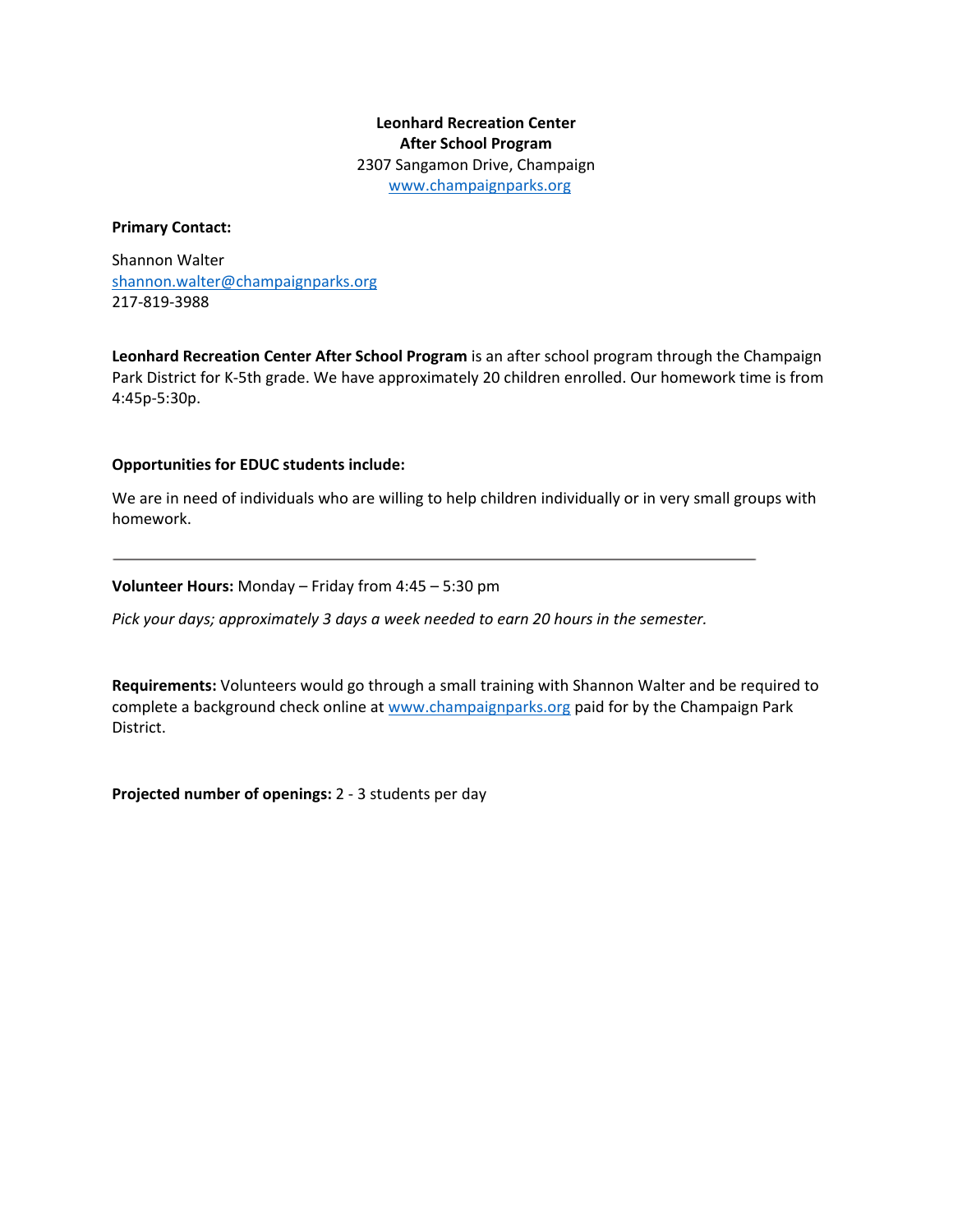#### **Mahomet Area Youth Club**

700 W Main St, Mahomet, IL 61853 https://mahometyouth.org/

**Primary Contact:** Sara Balgoyen, Executive Director

**Email:** [sara@mahometyouth.org](mailto:sara@mahometyouth.org)

**Phone:** 217-586-6323

**Mahomet Area Youth Club (MAYC)** has been around for over 27 years and the mission isto **support, develop and encourage youth in the community for lifelong success**. We do this through out-ofschool and afterschool programs that help provide dependable adult relationships, a safe environment, recreation, socialization, creative opportunities, social & emotional development and more. MAYC students mostly come from low-income households and are faced with a variety of challenges. The youth club provides a much needed service to students and families in the community!

#### **Opportunities for EDUC students include:**

• In person tutoring and mentoring for Jr. High students after school

**Volunteer Hours:** 201 students will be providing tutoring for Jr. High Students in our afterschool program as well as support MAYC programming activities including recreation and SEL activities. We'd like to have consistent volunteer days/hours (i.e. every Monday). The afterschool program is from 3:30-5:30pm every day that school is in session.

**Training Session:** 201 students will be provided with training on MAYC's mission, procedures, policies and the program itself. Background checks are required. Transportation is required.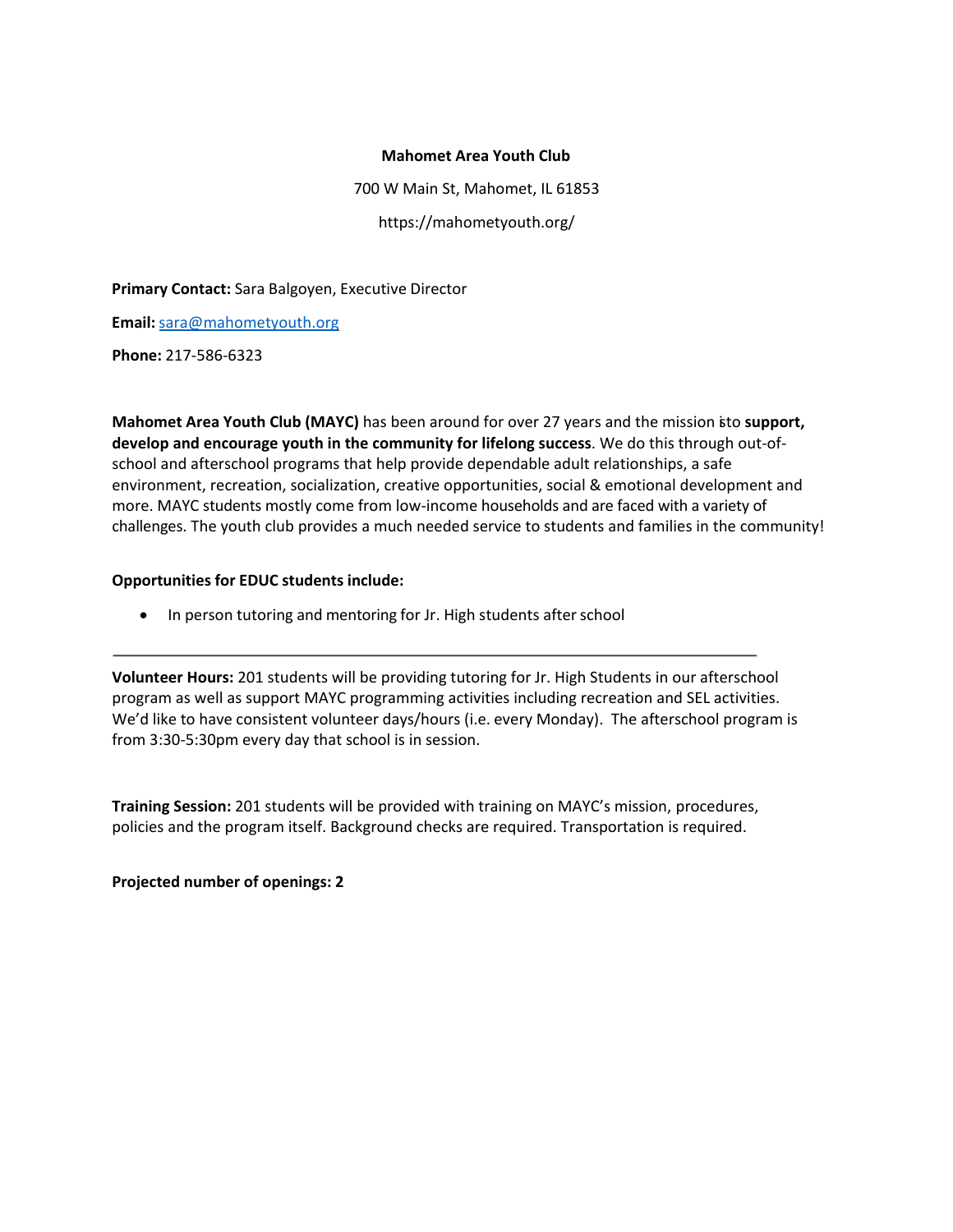## **Hope Center Food Market**

1802 N Lincoln Ave, Urbana, IL 61801

<http://www.thevineyardchurch.us/community/ministries/hope-center/>

**Primary Contact**: Paula Barickman **Email**[: paulabarickman@gmail.com](mailto:paulabarickman@gmail.com) **Phone**: 217-384-3076

**The Hope Center Food Market,** a component of the Vineyard Church of Central Illinois, meets basic food needs for all Champaign County residents. Individuals and families may visit the pantry once each month to receive groceries free of charge: canned goods or boxed foods, fresh fruits, vegetables, dairy and meats are regularly available.

#### **Opportunities for EDUC 201 students include:**

• Students will assist with serving families on Wednesdays from 4:30-6:30 pm

**These opportunities should appeal to students interested in food and social justice, education policy, and community organizing**.

**Language Note**: We refer to the community members we serve as clients, guests, or families.

**Hours:** Wednesday serving the public from 4:30 -6:30 PM.

**Training:** The Hope Center Food Market training will be one on one with a more experienced volunteer. Students must fill out their application in addition to the EDUC 201 application. [http://newmedia.thevineyardchurch.us.s3.amazonaws.com/uploaded/h/0e5134965\\_1464797350\\_hope-center](http://newmedia.thevineyardchurch.us.s3.amazonaws.com/uploaded/h/0e5134965_1464797350_hope-center-)volunteer-app-may-2016.pdf

**Transportation:** Off-campus site accessible by MTD. Plan your trip accordingly using https://mtd.org/maps-andschedules/plan-trip/. You may also drive, carpool or use rideshare.

**Projected number of openings**: 5 students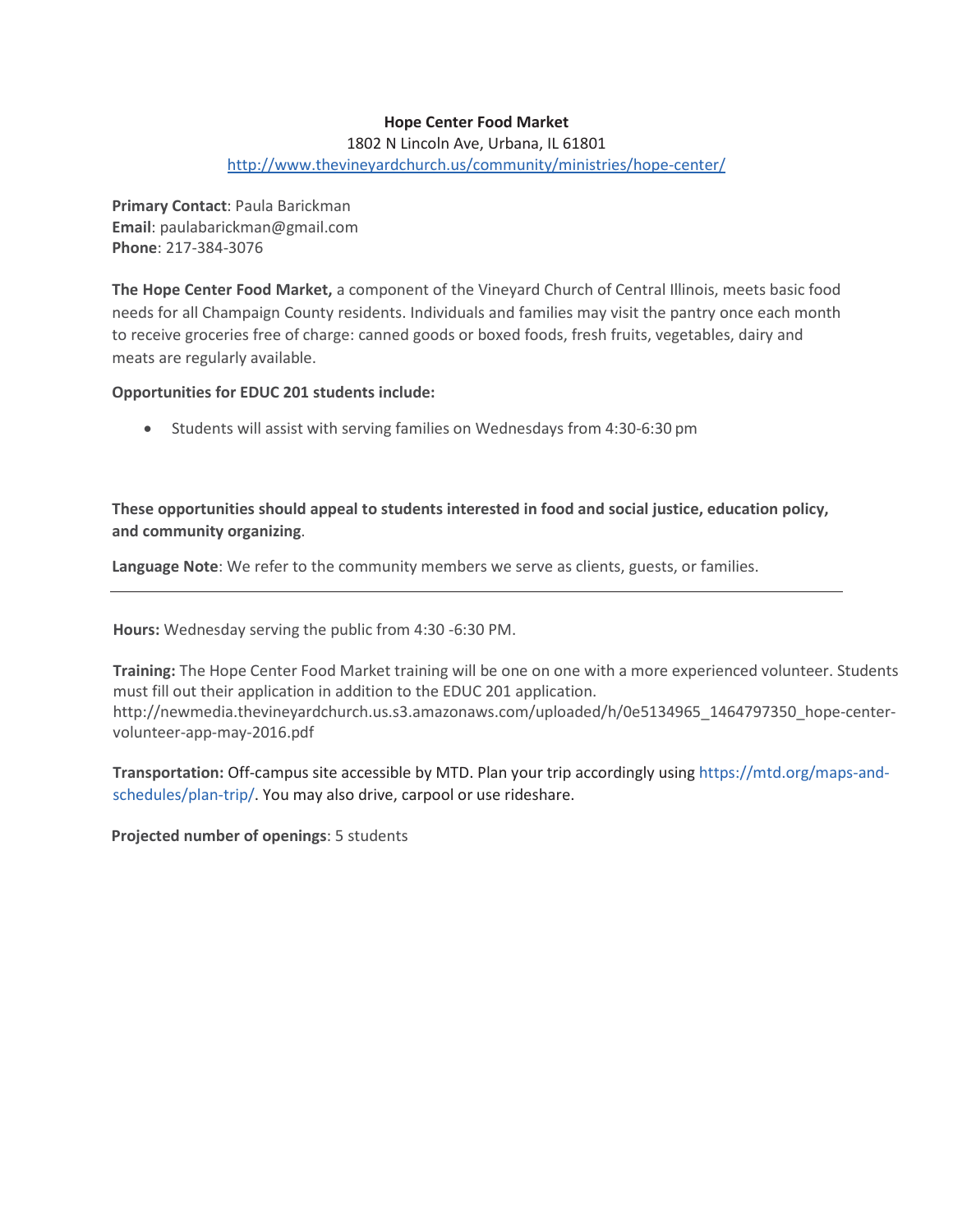#### **Mahomet-Seymour CUSD #3**

<https://www.ms.k12.il.us/>

#### **Primary Contact:**

Kaylie McGuffee [kmcguffee@ms.k12.il.us](mailto:kmcguffee@ms.k12.il.us)

217-586-4415 ext. 4131

**Mahomet-Seymour CUSD #3** is needing volunteers for after school programs at Mahomet-Seymour High School (302 W. State St., Mahomet, IL) and Mahomet-Seymour Junior High School (201 W. State St., Mahomet, IL).

#### **Opportunities for EDUC students include:**

- Helping students with homework assignments
- Helping students study and plan for upcoming tests
- Proctoring tests/quizzes

#### **Volunteer Hours:**

After school program hours: Tuesday – Thursday after school, 3:20 – 4:20 pm.

Jr High Supported Study Hall for struggling students: Tuesday – Thursday, 2:40 – 3:20 pm

*Volunteers can work in the supported study hall and then transition to homework help after school, or help with just one of the programs.*

**Requirements:** Volunteers must contact Julie Banta, Human Resource Coordinator, at [jbanta@ms.k12.il.us](mailto:jbanta@ms.k12.il.us) to arrange for a background check. Volunteers must comply with any mask/social distancing mandates regardless of vaccination status.

**Projected number of openings:** 4 - 6 students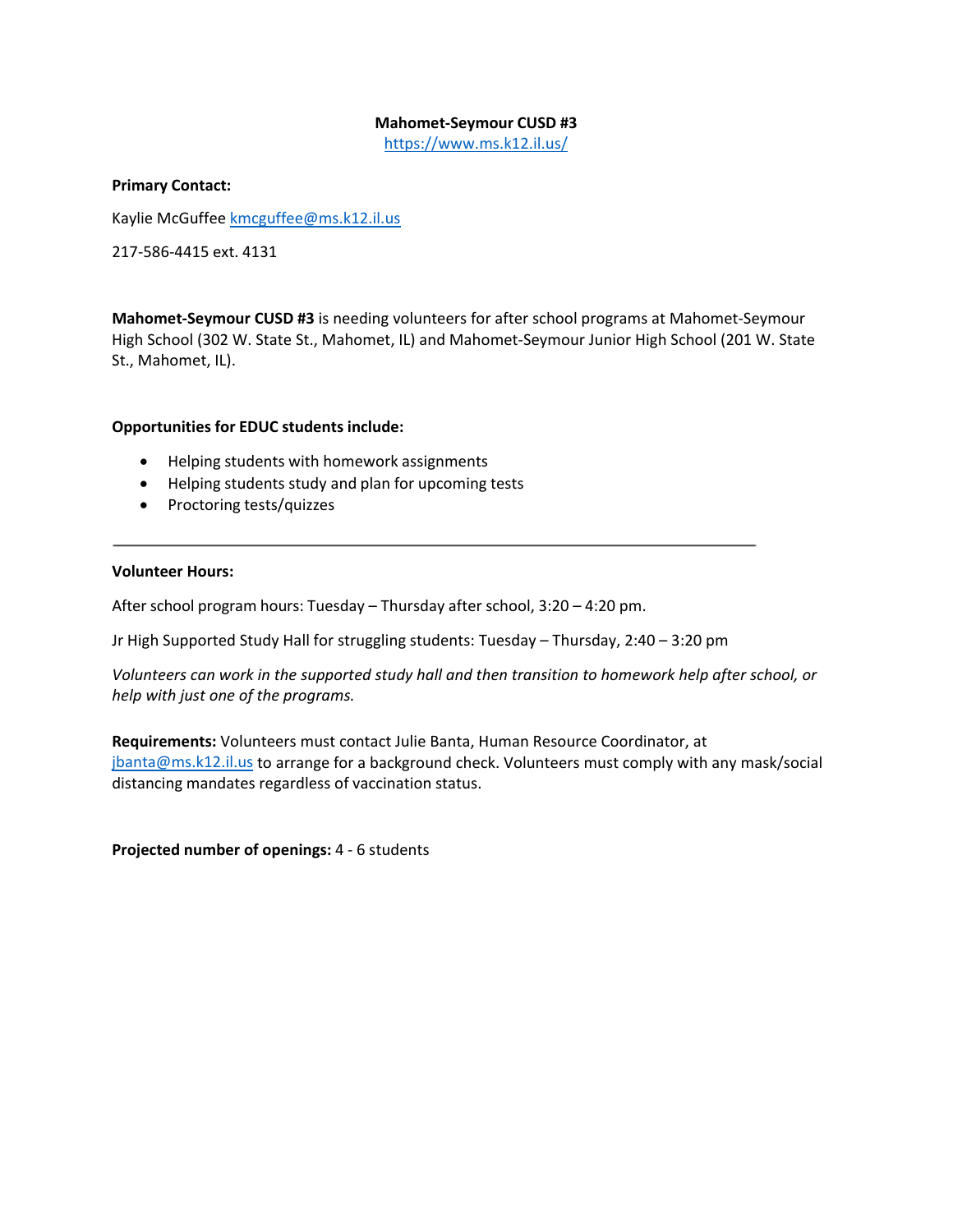## **Pavilion Foundation School**

809 W. Church St. Champaign, IL <http://www.pavilionhospital.com/programs-services/pavillion-foundation-school/>

**Primary Contact**: Mary Lanoue **Email**[: mary.lanoue@uhsinc.com](mailto:mary.lanoue@uhsinc.com) **Phone**: 217.373.1774

**Pavilion Foundation School** is a private therapeutic day school located on the Pavilion Behavioral Health System campus. The school serves youths who have been identified with emotional disorders, learning disabilities, traumatic brain injury, autism, and other mental/emotional involvement. Students at Pavilion are either residents of Pavilion Residential Treatment Center, or day students from Champaign, Urbana, and surrounding communities. The goal for the Pavilion Foundation School is that all students who enroll will show improvements in their behavior so that they may return to a less restrictive educational setting.

#### **Opportunities for EDUC 201 students include**:

**• Tutor/Mentor.** Programming will involve tutoring, mentoring, and empowering students who have shown an inability to function within a regular education setting. Illinois students who participate at Pavilion will have the unique opportunity of developing methods for empowering youth in two ways: (1) Homework Assistance will be offered by Illinois students in academic areas needed. (2) Mentoring & Special Projects will be developed by EDUC 201 students including behavior management, social skill development, and/or education and career exploration and planning.

EDUC 201 students who want to work with Pavilion students will have the unique opportunity to receive professional training in person-centered, youth-empowered education planning especially for students with complex developmental issues. Training focuses on resource development, IEP review, and Therapeutic Crisis Intervention Language/Cognitive Behavior Therapy. **This opportunity should appeal to EDUC 201 students interested in classroom management, educational policy, special education, and leadership development.** Students will be temperature screened and must wear a mask.

**Volunteer Hours:** Hours of operation are between 9:00 am - 11:00 am and 12:00 pm - 2:00 pm Monday-Friday. Volunteer hours will be a set weekly schedule that will be determined by the classroom teacher and volunteer. Students will volunteer for two to four hours per week.

**Training Session:** EDUC 201 students who would like to volunteer at Pavilion Foundation School will need to complete an application form, background check, and orientation with Pavilion School Staff after being assigned to this community placement.

**Transportation:** Off-campus site accessible by MTD. Plan your trip accordingly using https:// mtd.org/maps-and-schedules/plan-trip/. You may also drive, carpool or use rideshare.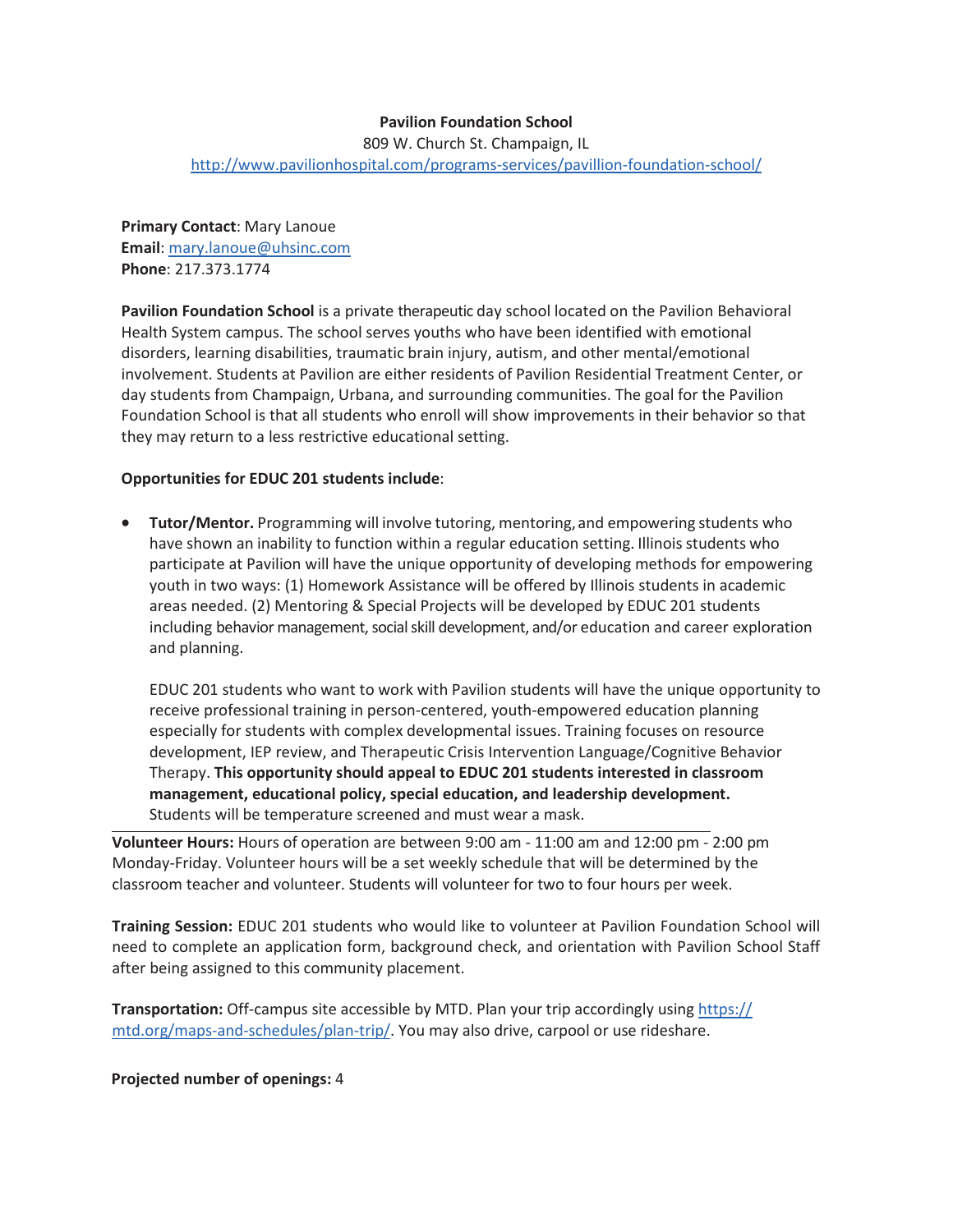## **Salt & Light** 1819 South Philo Road, Urbana, IL 61802 www.saltandlightministry.org

**Primary Contact:** Lisa Sheltra **Email:** lisa@saltandlightministry.org **Phone:** 217-355-5654

**Salt & Light** is a community-development-based poverty alleviation organization that operates nonprofit grocery and thrift stores. The stores work on a membership-based payment option that allows people experiencing financial hardship to earn store credit on a member account through volunteering. Community shopping provides the economic support for member credit that is used as payment for groceries, clothing, furniture, and other household items.

## **Opportunities for EDUC 201 students include:**

- **Grocery**—stocking, facing, tagging, managing display and maintaining inventory in the grocery store
- **Thrift**—stocking, staging, rotating, and quality control of inventory and presentation in the thrift store
- **Donations**—receiving, sorting, testing, pricing, and processing donated items to prepare them for the sales floor
- **Customer service**—serving customers directly at the donation driveway, jewelry counter, or checkout line

**These opportunities should appeal to students interested in food security, dignity-based poverty alleviation efforts, and personal and community development.** 

**Volunteer Hours:** Volunteer hours are available Monday through Saturday 9am-8pm, and on Sundays from 11am-5pm.

**Training Session:** Students must either attend one of Salt & Light's regular weekly volunteer orientations or a group orientation arranged for the placement site through the University.

**Transportation:** Off-campus site accessible by car or MTD. There is ample free parking on site. If using MTD, you may plan your route with MTD's most current information at https://mtd.org/maps-andschedules/plan-trip/

**Projected number of openings: 20-50+**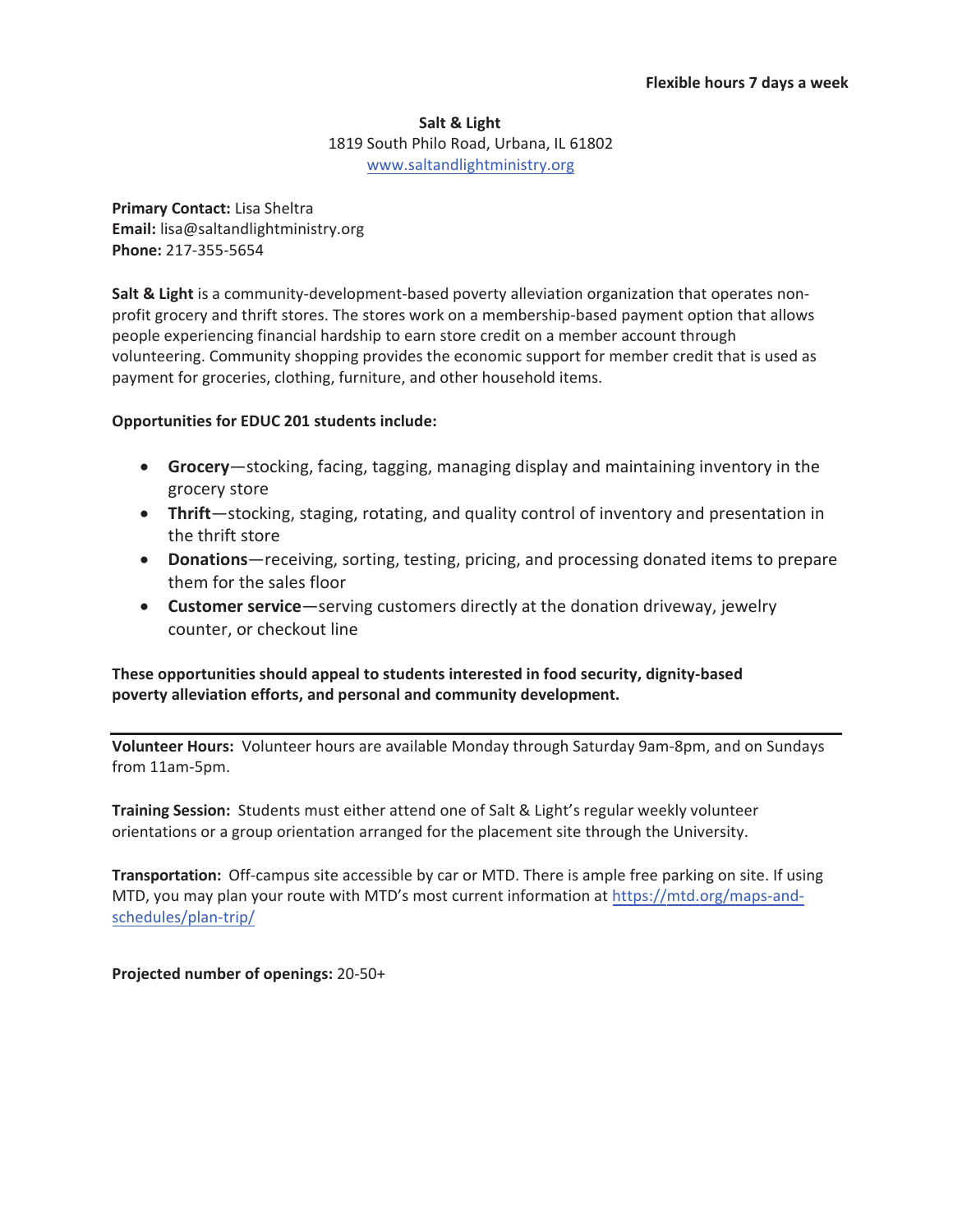## **University Primary School** 51 Gerty Drive Champaign, IL <https://uniprimary.illinois.edu/>

**Primary Contact:** Dr. Alisha (Ali) Lewis, Principal **Email:** [alilewis@illinois.edu](mailto:alilewis@illinois.edu) **Phone:** 217-333-3996

**University Primary School** (Uni Primary) is a Prek-5th grade Reggio Emilia inspired lab school where children and staff are engaged in creative, challenging, and meaningful curricular inquiries informed by Common Core Standards. Our school has been The College of Education's lab school for 40+ years. Located here on campus, we enjoy the intellectual resources of our amazing University, model recommended practices in education, work with student teachers and volunteers from a myriad of programs, and we are a hub for collaborations across campus and in the Champaign- Urbana community. For more information about Uni Primary please visit our school website:<https://uniprimary.illinois.edu/>[.](https://uniprimary.illinois.edu/)

This year we will be accepting fully vaccinated, student volunteers on an in-person basis during after school day, limited times during school, and on a few Saturdays (9:00 AM-Noon). Volunteers must wear their facemasks while volunteering, as we are a school setting. Volunteers will support small groups of children during the school day or afterschool. On Saturdays, volunteers will help with ongoing projects such asorganizing and preparing materials/spaces.

Opportunities for EDUC students include:

- Working alongside school teachers in their classrooms on tasks and activities with children.
- Supporting children's' play in the afterschool setting.
- Materials organizing and sorting.
- Library book organizing, stickering, and sorting.
- Outdoor playground work, resetting spaces and materials.
- Copying and collecting materials/manipulatives as directed by teachers.
- Working with Ali Lewis (school director) to plan and support a Virtual Game Night and/or in person Field Day

**Volunteer Hours:** School days Monday-Friday between 8:00 AM-3:00 PM (limited spots) or afterschool 2:45-5:45 PM; volunteers should plan on a 2-3 hour block of weekly, consistent time(s). Some Saturday volunteer dates TBD 9:00 AM-12:00 PM.

**Training Session:** Students are required to complete an on-line orientation with prior to volunteering.

#### **Projected Number of Openings**: 10-12 spots

**Transportation:** Uni Primary is located at The Children's Research Building on campus and has metered, parking available -or- take the MTD Yellow Hopper Gerty Drive bus to the school. Enter the school at the security door on the southeast side by ringing the doorbell.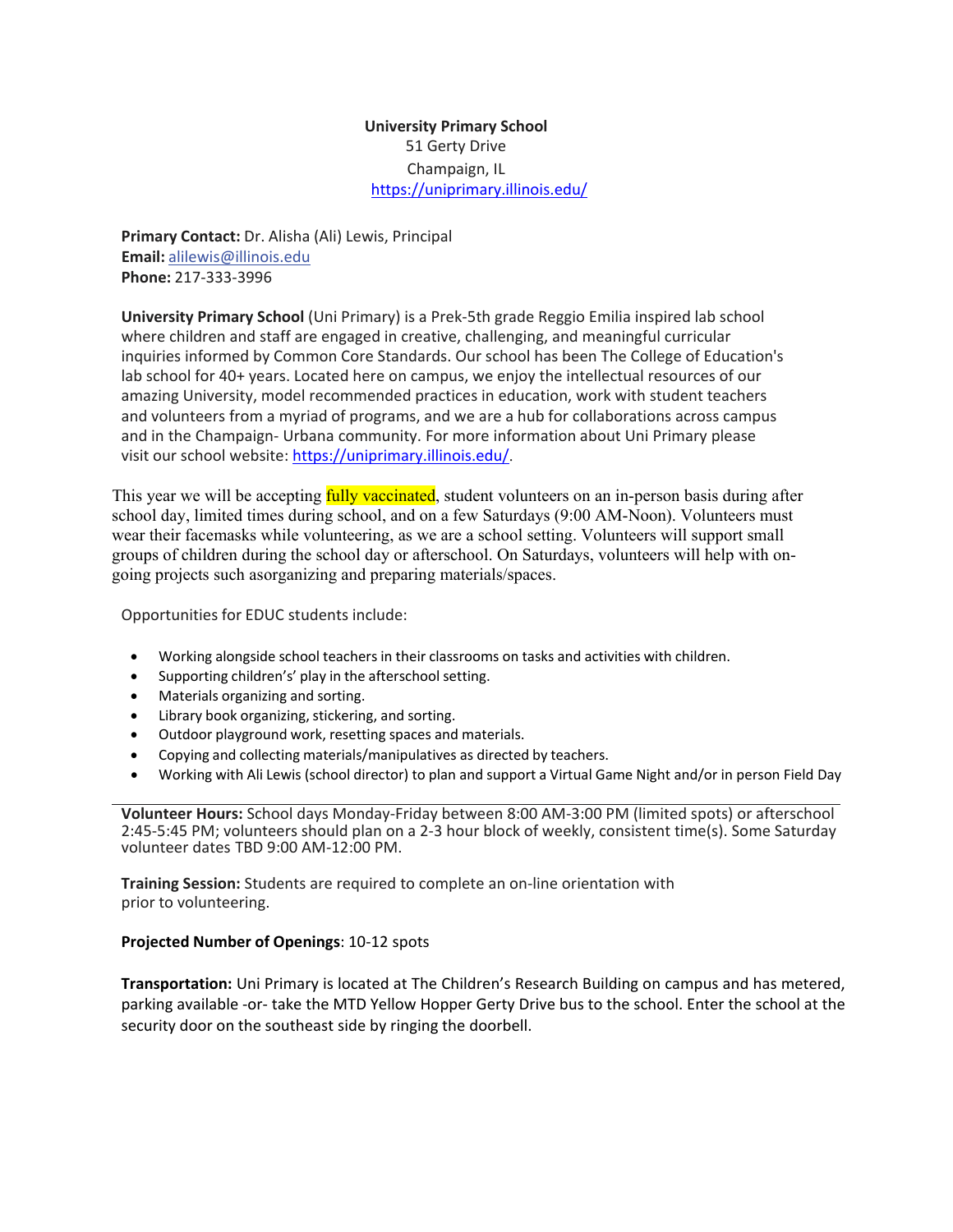#### **University YMCA**

1001 S Wright St, Champaign, IL 61820 <https://universityymca.org/>

#### **Primary Contact:**

Fairouz AbuGhazaleh [Fairouz@universityymca.org](mailto:Fairouz@universityymca.org) (970) 449-2048

**University YMCA** develops campus and community leaders committed to social justice, environmental protection, interfaith cooperation and global engagement by fostering dialogue, reflection and action.

**The New American Welcome Center (NAWC) at the University Y** helps immigrants fully integrate into American society and prepares receiving communities around Champaign County to be welcoming and inclusive. By engaging local institutions and mobilizing community resources, we help make our community a place where newcomers and immigrants can thrive and flourish.

#### **Opportunities for EDUC students include:**

 $\bullet$  Tutoring K-12<sup>th</sup> grade students in math, reading, writing and other subjects as needed.

**Volunteer Hours:** Hours can vary depending on the availability of volunteers and families. Some families might prefer times during the week (afternoon or evening), others might prefer the weekends.

**Training Session:** NAWC will provide a training / orientation session to go over guidelines and expectations and to familiarize volunteers with the families that we serve and the work that we do. We serve families from the Latino, Chinese and Congolese communities. The training will include a cultural competency component. Background checks are required and provided upon approval from participants.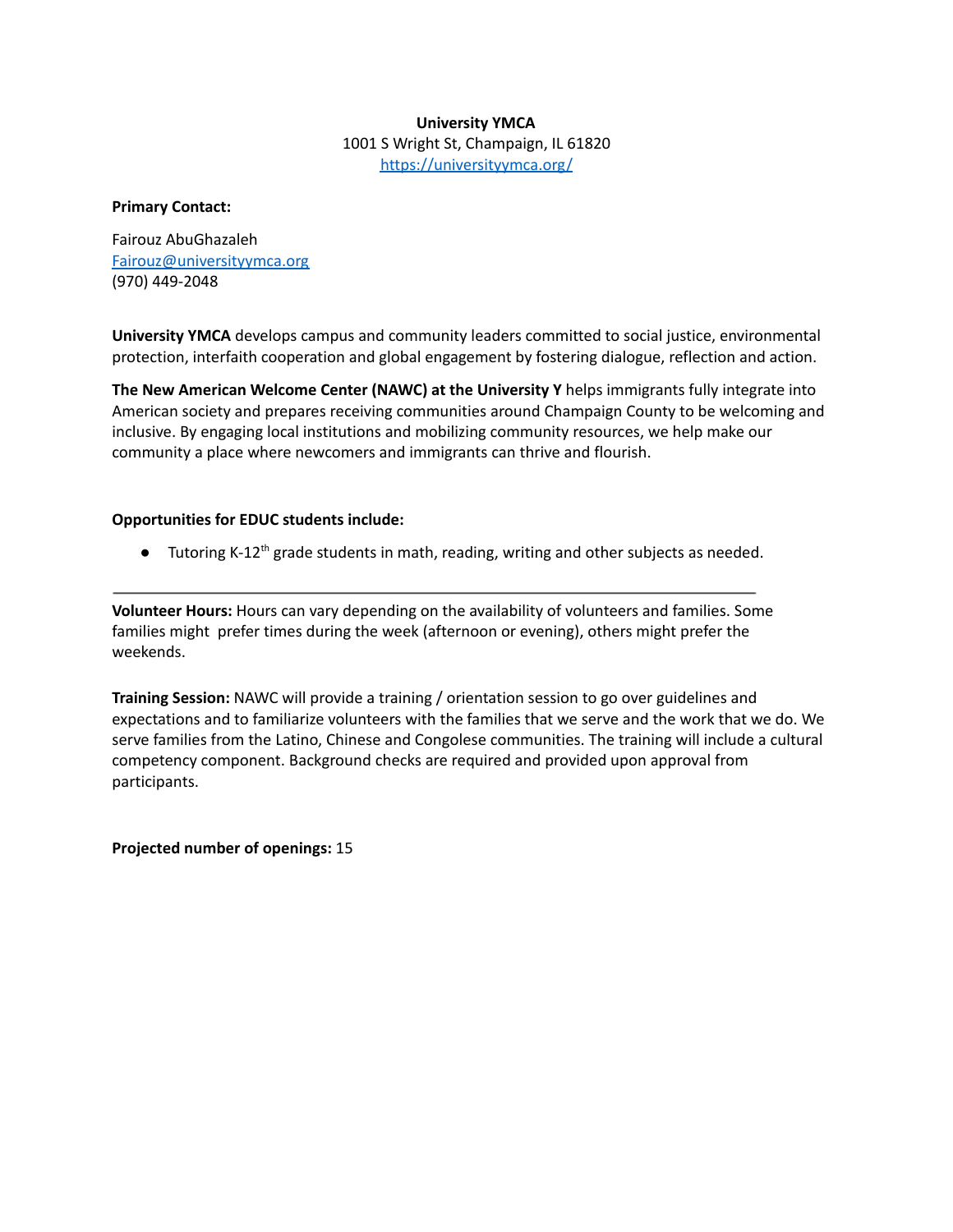#### **Urbana Neighborhood Connections Center**

1401 E Main St, Urbana, IL 61801

<https://www.urbanaconnectionscenter.org/>

**Primary Contact:** Beth Hand: [bhand1314@gmail.com](mailto:bhand1314@gmail.com) 217-377-7764

**Urbana Neighborhood Connections Center** is a community center for families and an after school academically oriented program for children primarily from the Urbana School District. UNCC provides in-person services for kindergarten through high school youth 3:00-6:00 p.m. daily during the school year working on academic, recreational, STEAM, mentoring, and life skills.

#### **Opportunities for EDUC students include:**

- Assisting with homework for students from kindergarten through high school
- Tutoring students in kindergarten through middle school
- Reading intervention for students in kindergarten through  $3^{rd}$  grade
- Assisting activity leaders in group activities

**Volunteer Hours:** 3:00 pm – 5:30 pm Mondays through Fridays. (Feb 18, March 11, and April 14 are allday programs providing services from 7:30 am – 5:00 pm)

**Requirements:** UI students will have an orientation before starting. Site supervisor will also be working with youth and available for assistance during work sessions. Background checks are required and will be arranged and paid for by the Center. Volunteers must be fully vaccinated for COVID-19.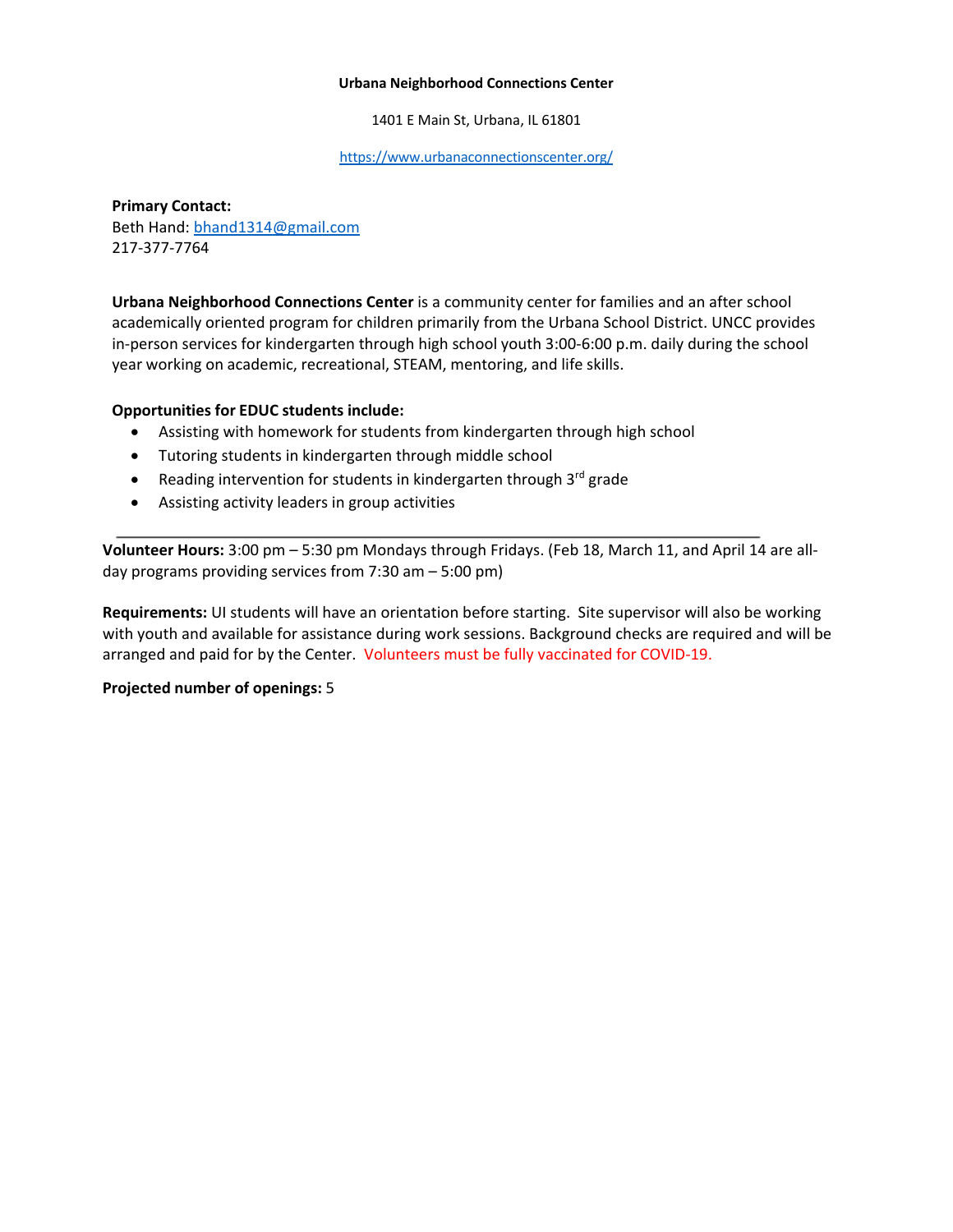#### **Urbana Park District - SPLASH**

303 W. University Ave. Urbana, IL <http://www.urbanaparks.org/about-us/mission/>

**Primary Contact**: Matt Lewis **Email**[: mvlewis@urbanaparks.org](mailto:nahoesman@urbanaparks.org) **Phone**: 217-367-1544 ext. 276

The **Urbana Park District** oversees 22 parks, natural areas, and several facilities. Through the park and recreation system, a variety of fitness & wellness programs and educational nature opportunities are offered year-round.

Opportunities for EDUC 201 students include:

• **SPLASH**. Under the supervision of the Community Program Coordinator, the SPLASH (Students Playing and Learning after School Hours) program leaders develop and teach recreational and educational programs at the Urbana MiddleSchool, and multiple Urbana elementary schools. All programs are grant funded.

There are several volunteer opportunities in the afterschool hours between Monday and Thursday starting anywhere between 2:30-3:30pm and ending between 5-5:30pm depending on the school. You may select one day or as many as you would like.

Children participate in 30-45-minute structured classes, often addressing the following themes: Music, Art, Soccer, Gymnastics, Construction, Painting, Nature, Food Construction, Literacy, Science, and Dance.

Opportunities will also be available to plan, demonstrate and record mini-lessons that will serve as a resource for SPLASH programming when students are not in live remote-learning sessions. **These opportunities should appeal to students who are interested in educational policy, afterschool programming, and mentoring youth.**

**Volunteer Hours**: EDUC 201 students who would like to work with the Urbana Park District will need to complete an application form, after being assigned to this community placement. Students will volunteer for two to three hours per week. Students should maintain their weekly volunteer schedule throughout the semester.

**Training Session:** Illinois students will need to submit to a background check. Orientation sessions are required for the above community experiences.

**Volunteers must complete the fingerprinting process through the Urbana School District #116. This process is free.**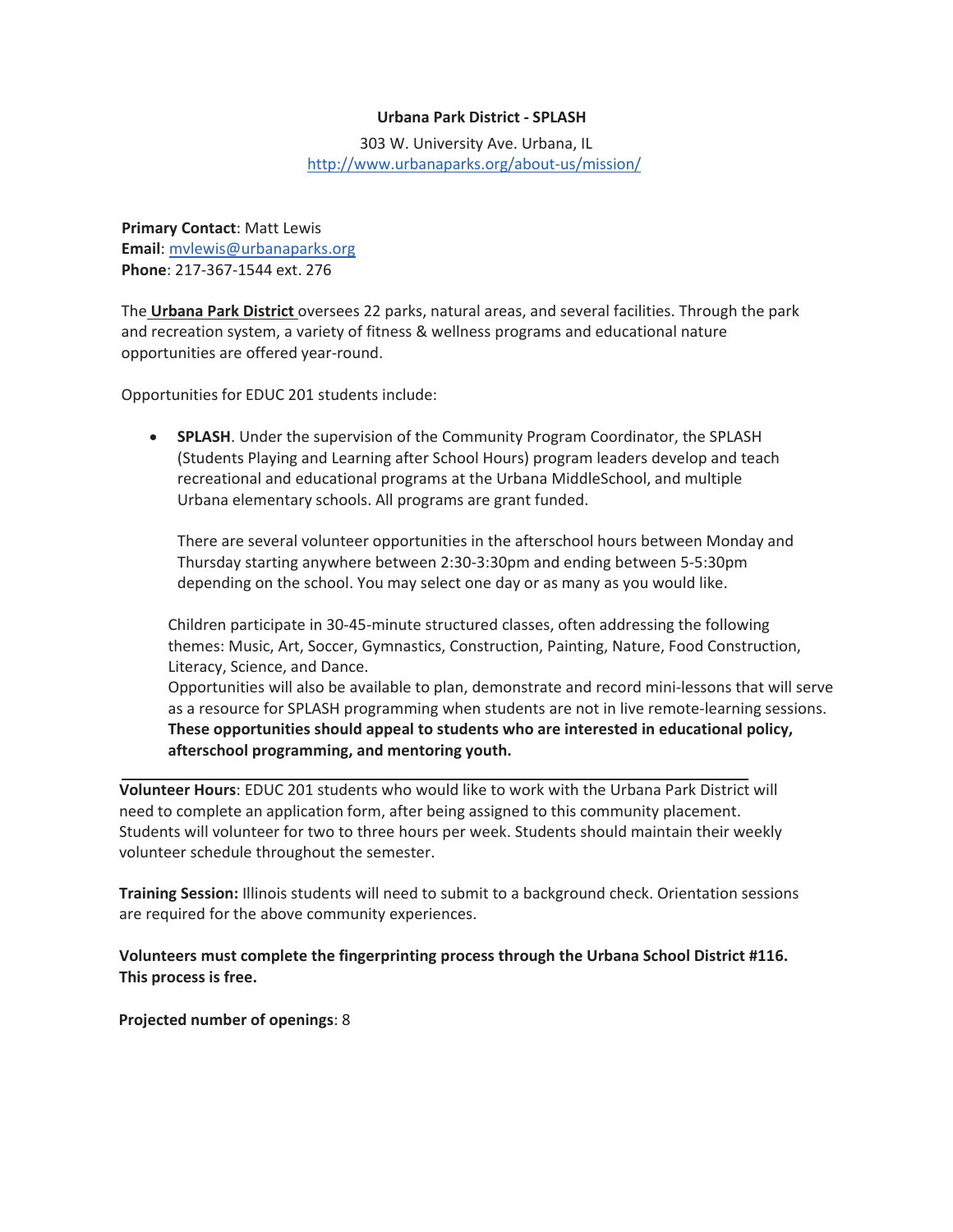## **Urbana School District #116 ESSER After School Programming**

#### **Primary Contact:**

Tonya Dieken [tdieken@usd116.org](mailto:tdieken@usd116.org) 217-384-3527

**Urbana School District #116 ESSER After School Programming** offers students an extended day for learning and enrichment activities. The program meets twice a week, provides students with a snack, transportation, homework support, intervention activities and enrichment.

#### **Participating schools:**

Wiley Elementary School

1602 S. Anderson St.

Urbana, IL 61801

Thomas Paine Elementary School

1801 James Cherry Ave.

Urbana, IL 61802

Yankee Ridge Elementary School

2102 S. Anderson St.

Urbana, IL 61801

#### **Opportunities for EDUC students include:**

Volunteers will be providing homework support, activity supervision, and educational work with students in grades K-5.

**Volunteer Hours:** Tuesday and Wednesday from 3 – 4:30 pm

**Requirements:** District will provide orientation and training. Background check will need to be conducted prior to work with students.

**Projected number of openings:** 4 students per building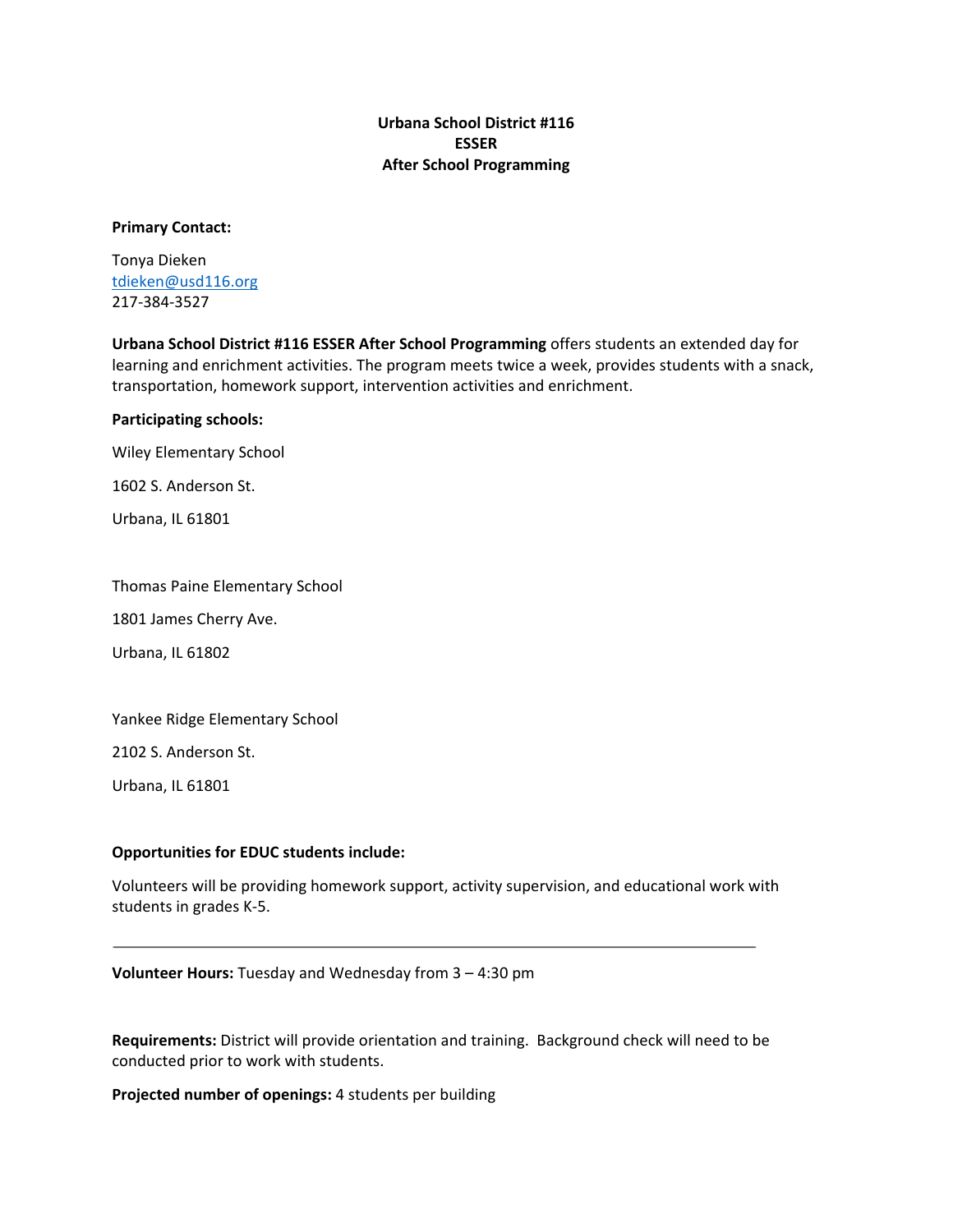## **USD116 Farm to School Project** Lead by Sola Gratia Farm 2200 South Philo Road, Urbana, 61802 <https://cufarmtoschool.weebly.com/>

#### **Primary Contact:**

Fiona Munro Sola Gratia Farm Outreach/Education Coordinator [solagratiaoutreach@gmail.com](mailto:solagratiaoutreach@gmail.com) 217 418 0863

**The USD116 Farm to School Planning Project** was begun in 2020 by Sola Gratia Farm (SGF) in collaboration with Champaign-Urbana Public Health District (CUPHD) and Urbana School District 116 (USD116) and with support from a USDA Farm to School Planning Grant. The purpose of this project was to plan a Farm to School program in both Champaign and Urbana schools, but it was narrowed in scope to cover only Urbana schools due to the COVID-19 pandemic. In 2020, the project planners convened a Steering Committee made up of students, parents, teachers, farmers, organizers, and other members of the Urbana community. With collaboration from this Committee and feedback from community members, the [Urbana School District 116 Farm to School Action Plan](https://cufarmtoschool.weebly.com/uploads/1/2/1/9/121994029/usd116_farm_to_school_pr_ap_digital_version_2.0.pdf) was created to guide development of a comprehensive Farm to School program in Urbana schools. As a first step to implementing this plan, a USDA Edible Gardens Turnkey Grant was sought and awarded to support the development of school gardens at all Urbana schools that did not yet have them. In the coming year, we will be working on broader implementation of the plan, including further school garden development and curriculum building.

#### **Opportunities for EDUC students include:**

- Collating curriculum resources: help organize and index Farm to School curriculum resources for use by classroom teachers. Many teachers we have worked with have expressed interest in teaching Farm to School related lessons in their classrooms, but do not have time to search for an appropriate lesson among the many curriculums that are available. We have collected several curriculums and training materials and would like a volunteer to assist with organizing these in a way that is accessible and easy-to-use for teachers and makes important information such as age appropriateness, applicable learning standards, materials needed, etc. readily available.
- Assisting with garden development. We are in the process of installing new garden spaces at several schools. While the situation is constantly changing due to COVID-19, there may be opportunities for a volunteer to assist us in planning, building, and installing school garden beds, as well as developing resource kits and curricula to use in tandem with them.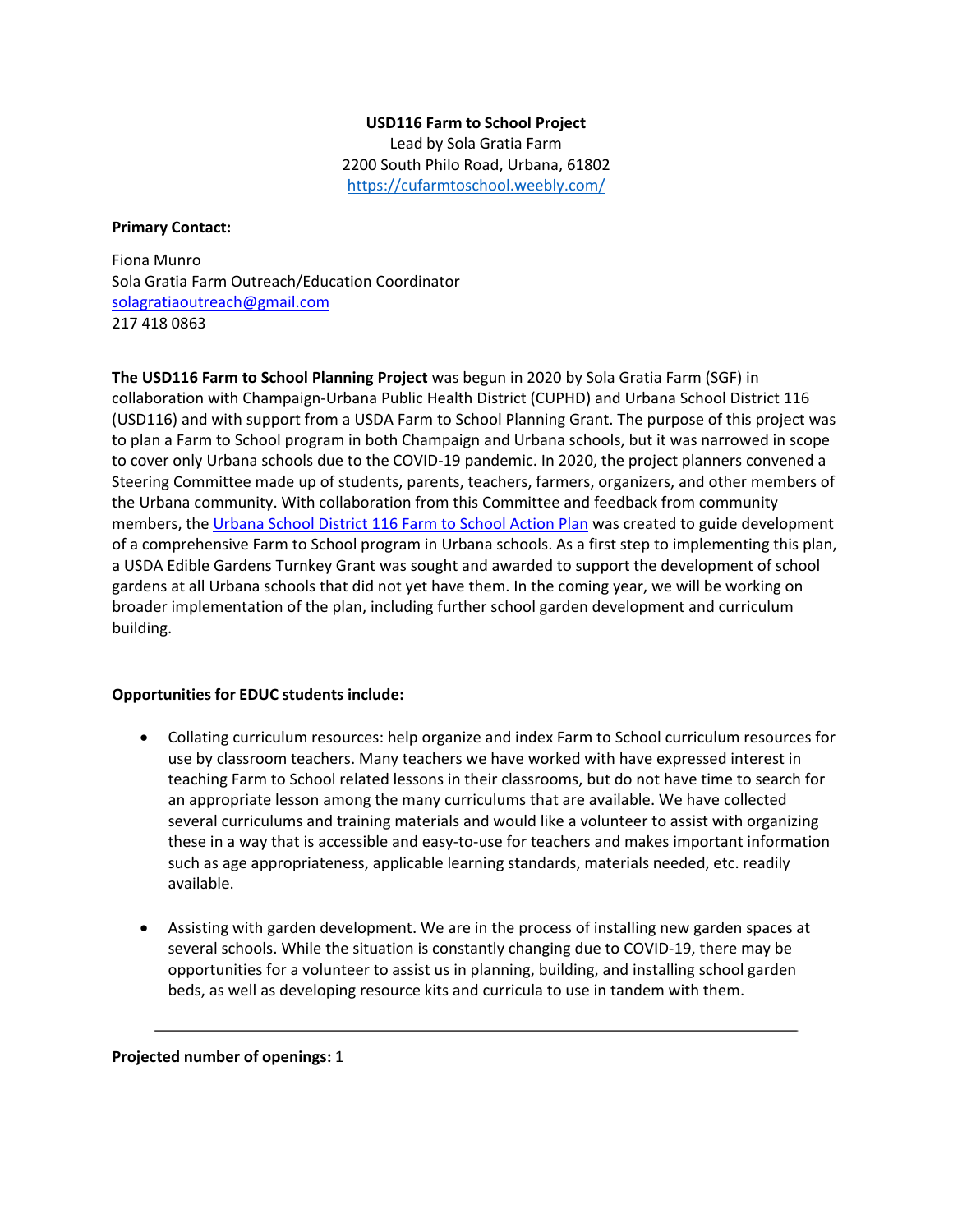#### **The Well Experience**

1803 Philo Rd, Urbana, IL 61802 <https://www.thewellexperience.org/>

#### **Primary Contact:**

Stephanie Cockrell [scockrell@thewellexperience.org](mailto:scockrell@thewellexperience.org) 217-530-0147

**The Well Experience – Well Kids Learning Hub** provides kindergarten readiness for birth through age 5 during the day (8:30 am - 4:30 pm). We also provide after-school programming (3 pm - 6 pm) with a focus on closing the achievement gap for Black children.

#### **Opportunities for EDUC students include:**

We would like to train volunteers in the PRIDE Reading program which is the reading curriculum we have selected to help students learn to read. They will also work with students on the IXL Math program. The Well Experience welcomes daytime and after-school program staff to help us meet these goals. Each volunteer will be linked with a set of students to provide focused support in group and individual sessions.

#### **Volunteer Hours:**

Daytime hours: 8:30 am – 4:30 pm

After school hours: 3 pm – 6 pm

**Requirements:** Volunteers are required to pass a DCFS Background Check and will be trained on Cultural Competency, Trauma Basics, PRIDE Reading, and IXL Math.

#### **Projected number of openings:**

3 daytime openings

3 after school openings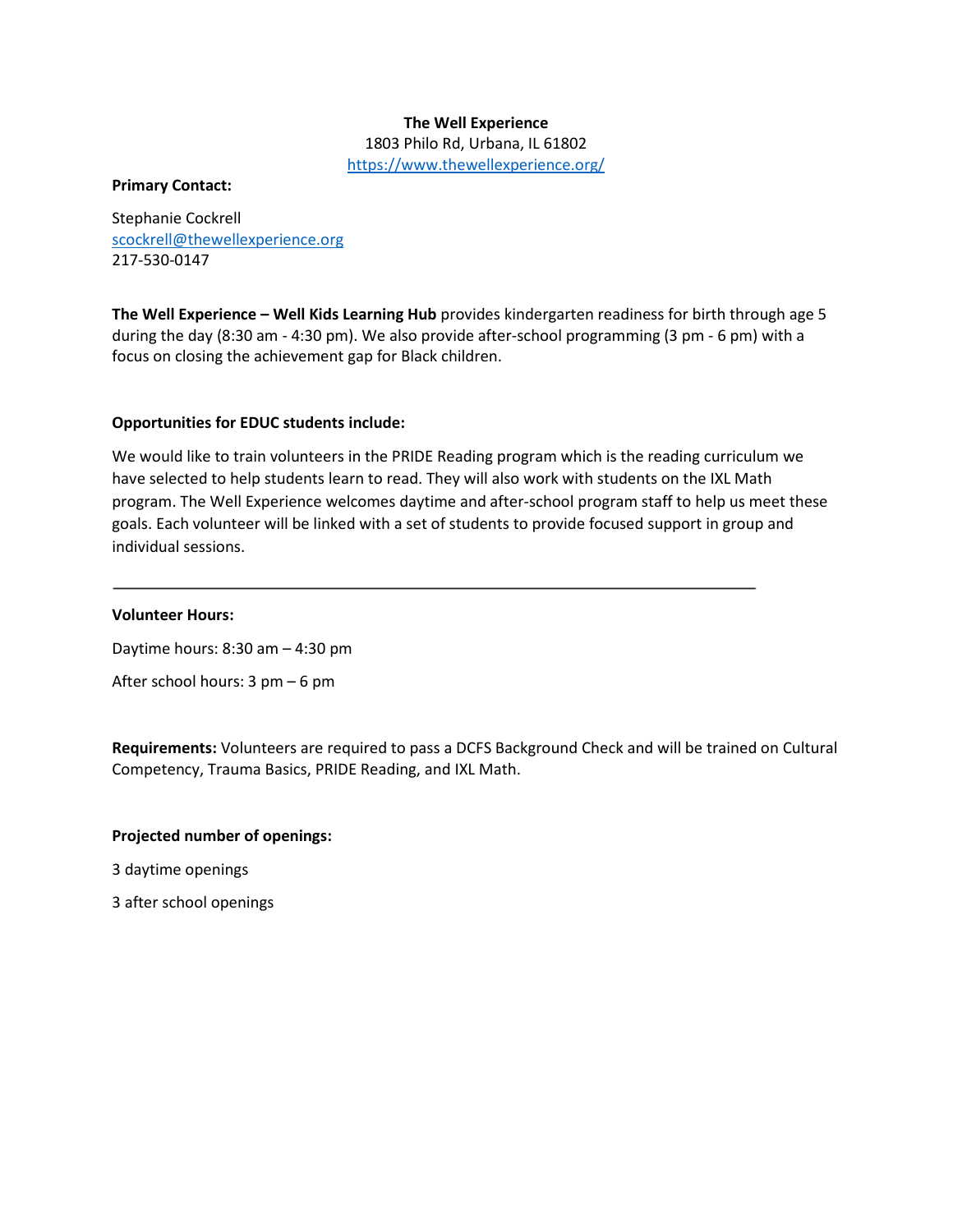## **Youth Employment Services (YES)**  703 S. New Street, Champaign, IL 61820 <https://www.champaignschools.org/yes>

#### **Primary Contact:**

Mindy Smith [smithmi@u4sd.org](mailto:smithmi@u4sd.org) 217-531-6857

**Youth Employment Services (YES)** is a youth employment program that helps students in Unit 4 develop soft skills, explore career paths, and learn other job-related skills. We also have a summer component which involves students being placed in a summer job to gain actual work experience.

#### **Opportunities for EDUC students include:**

We are looking for volunteers to help facilitate training sessions that would be focused around building resumes, learning how to interview, developing professional skills around communication, teamwork, time management, leadership, and conflict resolution. A curriculum or content guide will be provided and there would be a brief training/orientation session before the first facilitation with students.

**Volunteer Hours:** During student lunch hours (weekdays between 10:30-1:30 pm). Virtual trainings in the afternoons could also be an option. Scheduling has some flexibility.

**Requirements:** Students must complete the Champaign Unit 4 volunteer background check process.

**Projected number of openings:** 4 – 6 students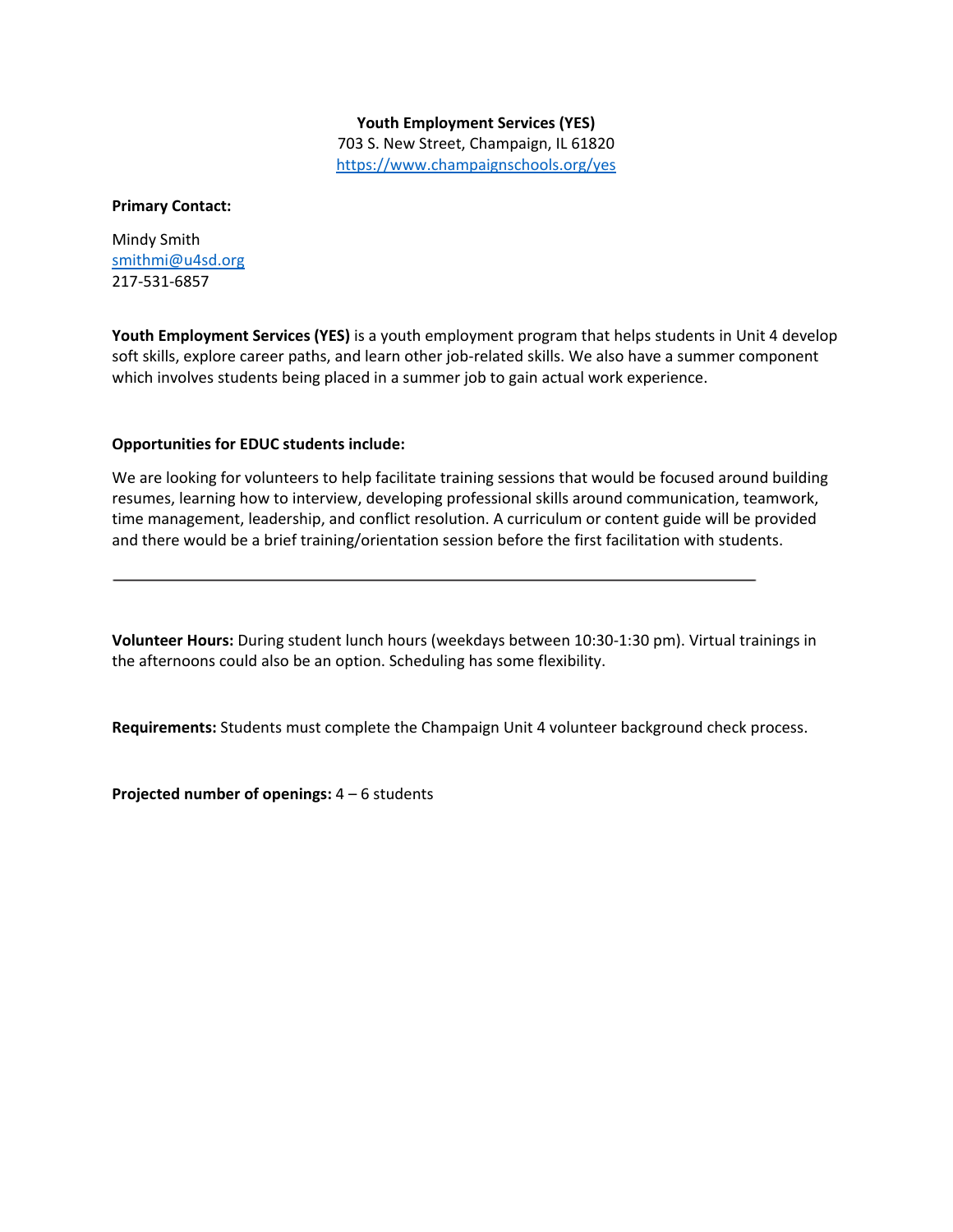#### **U4 – Champaign Unit 4 Schools**

[www.champaignschools.org](http://www.champaignschools.org/)

**Champaign Unit 4 Schools –** A variety of opportunities are available helping students from Kindergarten  $-12$ <sup>th</sup> grade. All experiences are in person. A background check is required as is a picture of your COVID vaccination card. A mask must be worn at all times in the building.

## **Some schools have multiple volunteer experiences. When filling out your placement application, be sure to select the school and corresponding number for the specific experience you are interested in.**

**\_\_\_\_\_\_\_\_\_\_\_\_\_\_\_\_\_\_\_\_\_\_\_\_\_\_\_\_\_\_\_\_\_\_\_\_\_\_\_\_\_\_\_\_\_\_\_\_\_\_\_\_\_\_\_\_\_\_\_\_\_\_\_\_\_\_\_\_\_\_\_\_\_\_\_\_\_\_\_\_\_\_\_\_\_**

### **Bottenfield Elementary School**

1801 S. Prospect

#### **1. Site Supervisor**

Amy Georgiou (Special Education) georgiam@u4sd.org

**Volunteer opportunities** Helping  $1 - 2$  students with math

**Volunteer hours and openings** M, T, W, R, F  $1:30 - 2:30$ 

Up to two volunteers per day per time slot

## **Carrie Busey Elementary School**

304 Prairie Rose Lane, Savoy

**1. Site Supervisor** Noelle Stinson (1st grade teacher) stinsono@u4sd.org

#### **Volunteer opportunities**

Helping students with reading, word recognition, possible math

#### **Volunteer hours and openings**

M, W, R, F 10:00 – 11:00 12:00 – 1:00 Up to two volunteers per day per time slot

**2. Site Supervisor**

Laura Retallick (1st grade teacher) retallla@u4sd.org

#### **Volunteer opportunities**

Help students with reading, word recognition, possible math

#### **Volunteer hours and openings**

M, W, R, F  $9:30 - 11:00$ 12:00 – 1:00 Up to two volunteers per day per time slot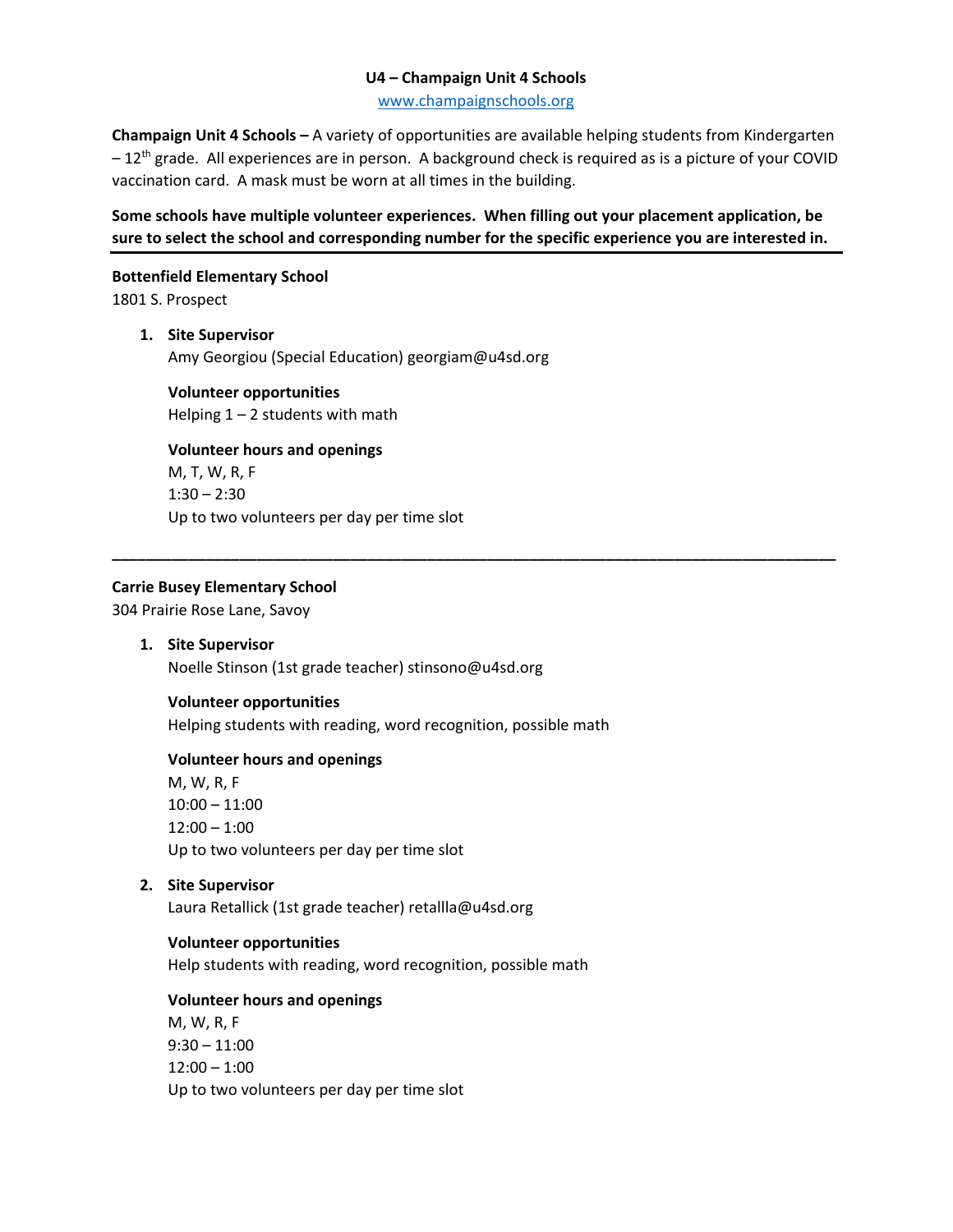### **3. Site Supervisor**

Gay Cabutti (1st grade teacher) cabuttga@u4sd.org

#### **Volunteer opportunities**

Listen to reading, help students with word work or writing

#### **Volunteer hours and openings**

M, T, W, R, F 9:30 – 10:50 Up to two volunteers per day

#### **4. Site Supervisor**

Anica Miller (2<sup>nd</sup> grade teacher) milleran@u4sd.org

#### **Volunteer opportunities**

Help students on recognizing numbers and basic addition and subtraction facts

## **Volunteer hours and openings**

M, W  $12:15 - 1:00$ Up to two volunteers per day

#### **5. Site Supervisor**

Maggie Beckett (Special Education, primarily 3<sup>rd</sup> and 4th) becketma@u4sd.org

**\_\_\_\_\_\_\_\_\_\_\_\_\_\_\_\_\_\_\_\_\_\_\_\_\_\_\_\_\_\_\_\_\_\_\_\_\_\_\_\_\_\_\_\_\_\_\_\_\_\_\_\_\_\_\_\_\_\_\_\_\_\_\_\_\_\_\_\_\_\_\_\_\_\_\_\_\_\_\_\_\_\_\_\_\_**

#### **Volunteer opportunities**

Help individual students with different things

#### **Volunteer hours and openings**

M, W, R, F 10 - 11 11:45 - 1 Up to two volunteers per day per time slot

#### **Dr. Howard Elementary School**

110 N. James, Champaign

**1. Site Supervisor**

Deb Gabhart (3rd grade teahcer) gabharde@u4sd.org

## **Volunteer opportunities**

Read with students

#### **Volunteer hours and openings**

M, W, R, F 12:00 – 1:00 One volunteer per day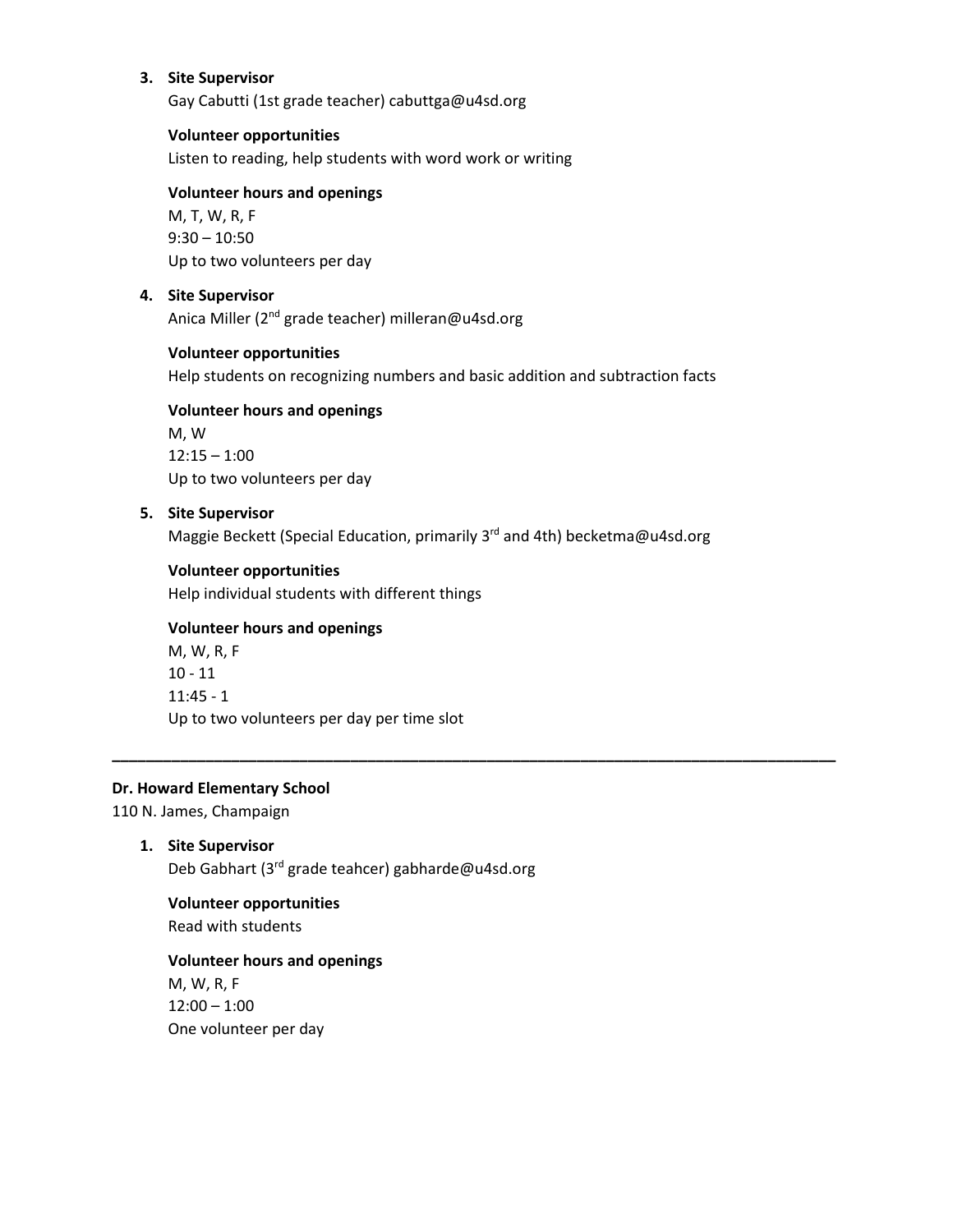#### Dr. Howard continued

## **2. Site Supervisor**

Brady Platt (5<sup>th</sup> grade teacher) plattbr@u4sd.org

## **Volunteer opportunities**

Help students follow directions, read to students, and help in general

## **Volunteer hours and openings**

M, W, R, F 9:00 – 12:00 (Any time during this time period) One volunteer per day

## **3. Site Supervisor**

Gwenetta Posey (5th grade teacher) poseygw@u4sd.org

## **Volunteer opportunities**

Help with reading and math

## **Volunteer hours and openings**

M, T, W, R, F  $9:00 - 10:10 - \text{Math}$ 10:30 – 11:55 Up to two volunteers per day per time slot

#### **4. Site Supervisor**

Dominique McCotter (Kindergarten teacher) mccottdo@u4sd.org

**Volunteer opportunities**

Literacy support

#### **Volunteer hours and openings**

M, T W, R, F  $9:00 - 9:45$ One volunteer per day per time slot

#### **5. Site Supervisor**

Christina Compiseno (Kindergarten teacher) compisch@u4sd.org

#### **Volunteer opportunities** Support number identification, oral counting, and numeral formation.

**Volunteer hours and openings** M, W, F 12:00 – 12:20 One volunteer per day per time slot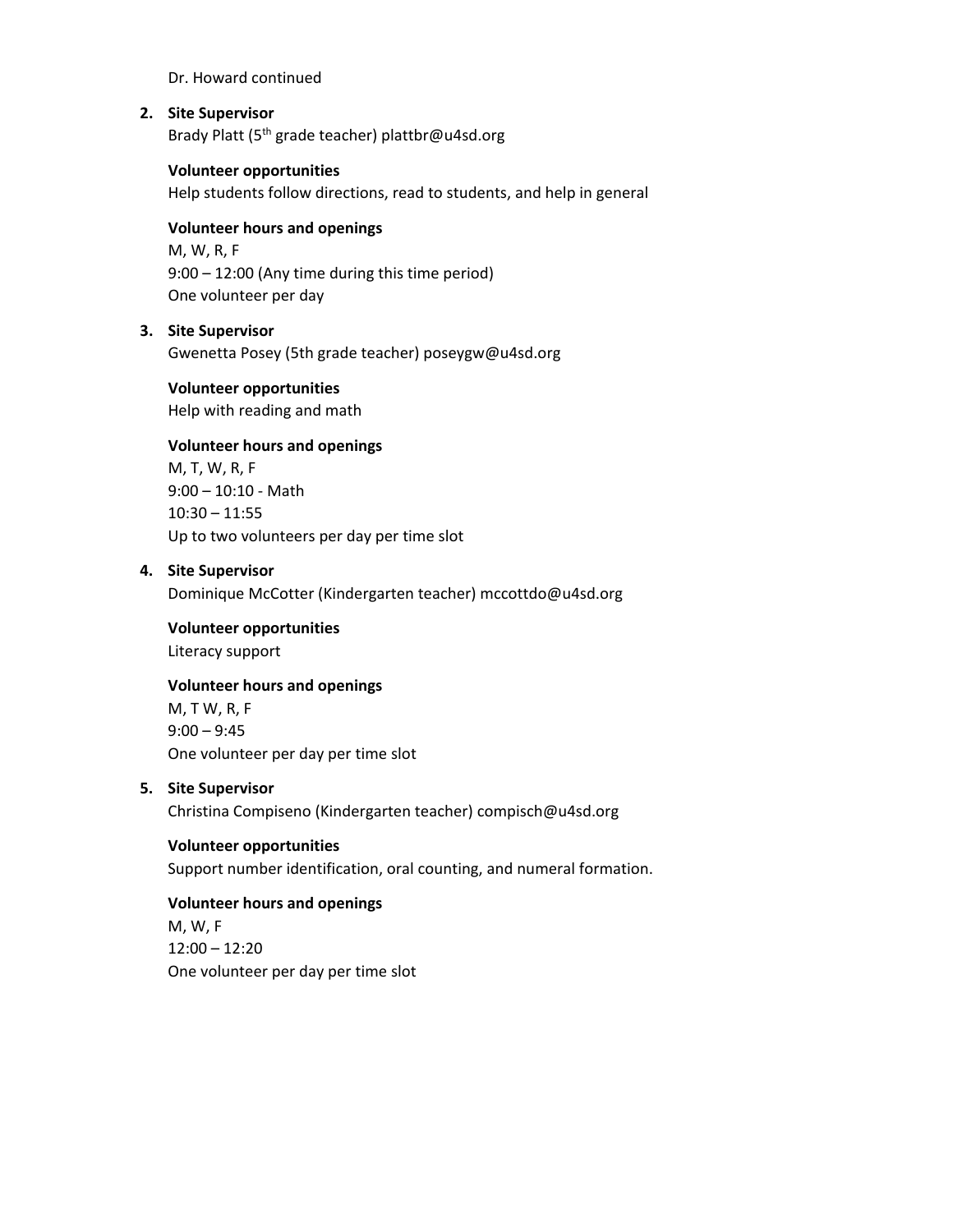#### Dr. Howard continued

## **6. Site Supervisor**

Jennifer Simmons (4<sup>th</sup> grade teacher) simmonje@u4sd.org

**Volunteer opportunities** Help students or small groups with reading/writing activities. **Volunteer hours and openings** M, T, W, R, F 11:00 – 11:45 One volunteer per day

#### **Garden Hills Elementary Academy**

2001 Garden Hills Drive, Champaign

#### **1. Site Supervisor**

Karly Corley (K-1 Special Education) corleyka@u4sd.org

#### **Volunteer opportunities**

Working with students in grades K and 1 with a variety of disabilities (autism, developmental delay, multiple disabilities on independent work and fine motor tasks

**\_\_\_\_\_\_\_\_\_\_\_\_\_\_\_\_\_\_\_\_\_\_\_\_\_\_\_\_\_\_\_\_\_\_\_\_\_\_\_\_\_\_\_\_\_\_\_\_\_\_\_\_\_\_\_\_\_\_\_\_\_\_\_\_\_\_\_\_\_\_\_\_\_\_\_\_\_\_\_\_\_\_\_\_\_**

**\_\_\_\_\_\_\_\_\_\_\_\_\_\_\_\_\_\_\_\_\_\_\_\_\_\_\_\_\_\_\_\_\_\_\_\_\_\_\_\_\_\_\_\_\_\_\_\_\_\_\_\_\_\_\_\_\_\_\_\_\_\_\_\_\_\_\_\_\_\_\_\_\_\_\_\_\_\_\_\_\_\_\_\_\_**

## **Volunteer hours and openings**

M, W, F  $11:30 - 12:20$ One volunteer per day

#### **International Prep Academy (Bilingual)**

1605 W. Kirby, Champaign

## **1. Site Supervisor**

Leticia Angel (1<sup>st</sup> Grade teacher) angelle@u4sd.org

#### **Volunteer opportunities**

Bilingual volunteers preferred – working with 1 -2 students on letter sounds, names, CVC words, high frequency words, number identification, counting

#### **Volunteer hours and openings**

M, T, W, R, F  $8:15 - 9:40$ 1:00 – 2:00 One volunteer per time slot per day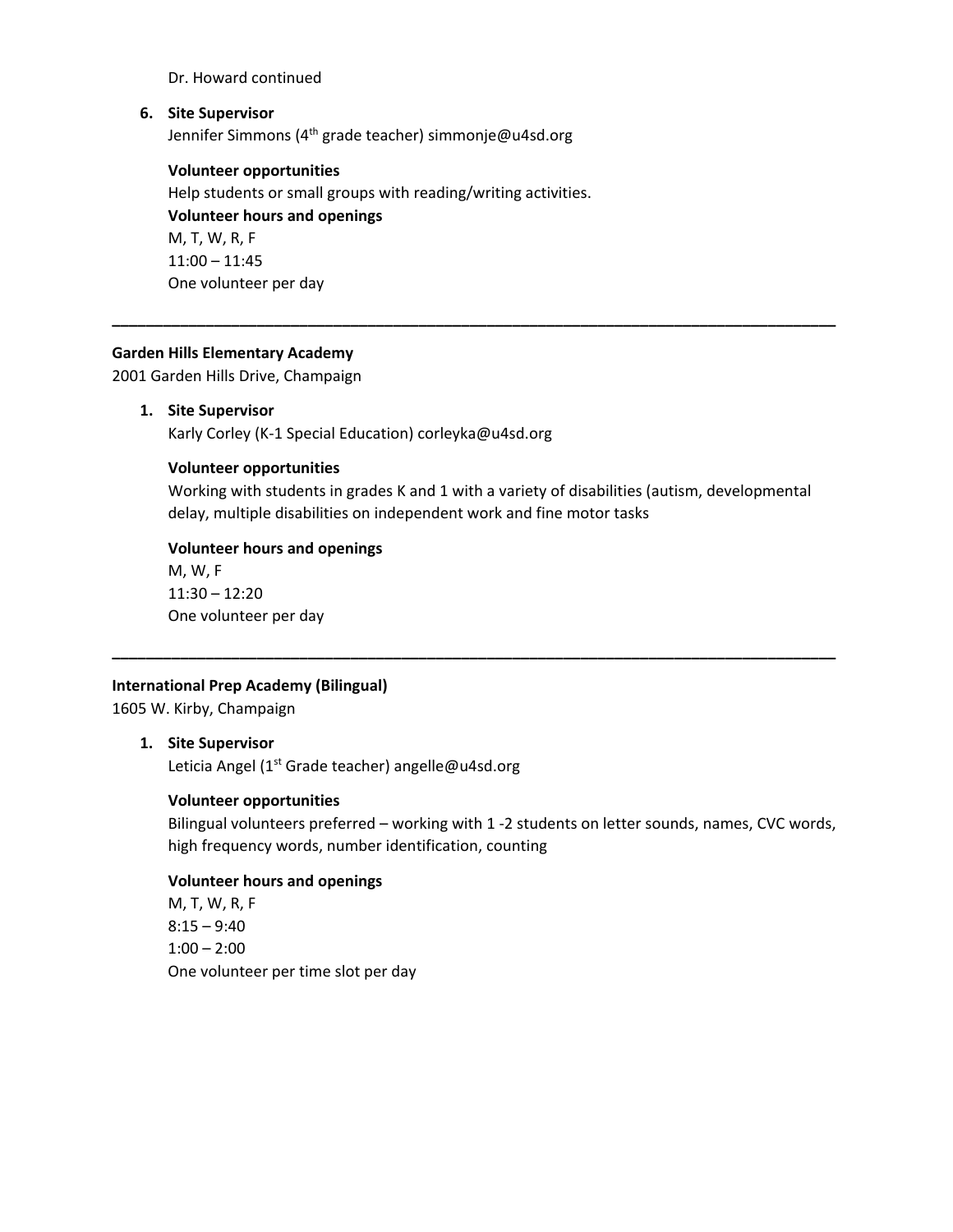IPA continued

#### **2. Site Supervisor**

Katelyn Renich-Malek (5<sup>th</sup> grade teacher) renichka@u4sd.org

## **Volunteer opportunities**

Bilingual preferred, but not a required. Reading and math help with small groups and general support around classroom

## **Volunteer hours and openings**

T, W, R (reading) 10:20 – 11:20 M, T, W, F (math) 12:20 – 1:20 Up to two volunteers per time slot per day

## **3. Site Supervisor**

Sequoia Munoz (5<sup>th</sup> grade teacher) @u4sd.org@u4sd.org

## **Volunteer opportunities**

Help students with reading or math

## **Volunteer hours and openings**

M, T, W, R, (Reading) 10:10 – 11:20 M, W, R, F (Math) 12:25 – 1:25 T (Math) 12:50 – 1:50 One volunteer per time slot per day

## **Stratton Academy of the Arts (Elementary)**

902 N. Randolph, Champaign

#### **1. Site Supervisor**

Jessica Rogers (4<sup>th</sup> grade teacher) rogersje@u4sd.org

#### **Volunteer opportunities**

Provide support during literacy rotations (games, packet work, etc.)

## **Volunteer hours and openings**

T, W, R 10:45 – 12:00 1 volunteer per day

#### **2. Site Supervisor**

Courtney Chancellor (5th grade teacher) chanceco@u4sd.org

## **Volunteer opportunities**

classroom management – Help with whole group and independent time instruction, possibility for small group instruction

**\_\_\_\_\_\_\_\_\_\_\_\_\_\_\_\_\_\_\_\_\_\_\_\_\_\_\_\_\_\_\_\_\_\_\_\_\_\_\_\_\_\_\_\_\_\_\_\_\_\_\_\_\_\_\_\_\_\_\_\_\_\_\_\_\_\_\_\_\_\_\_\_\_\_\_\_\_\_\_\_\_\_\_\_\_**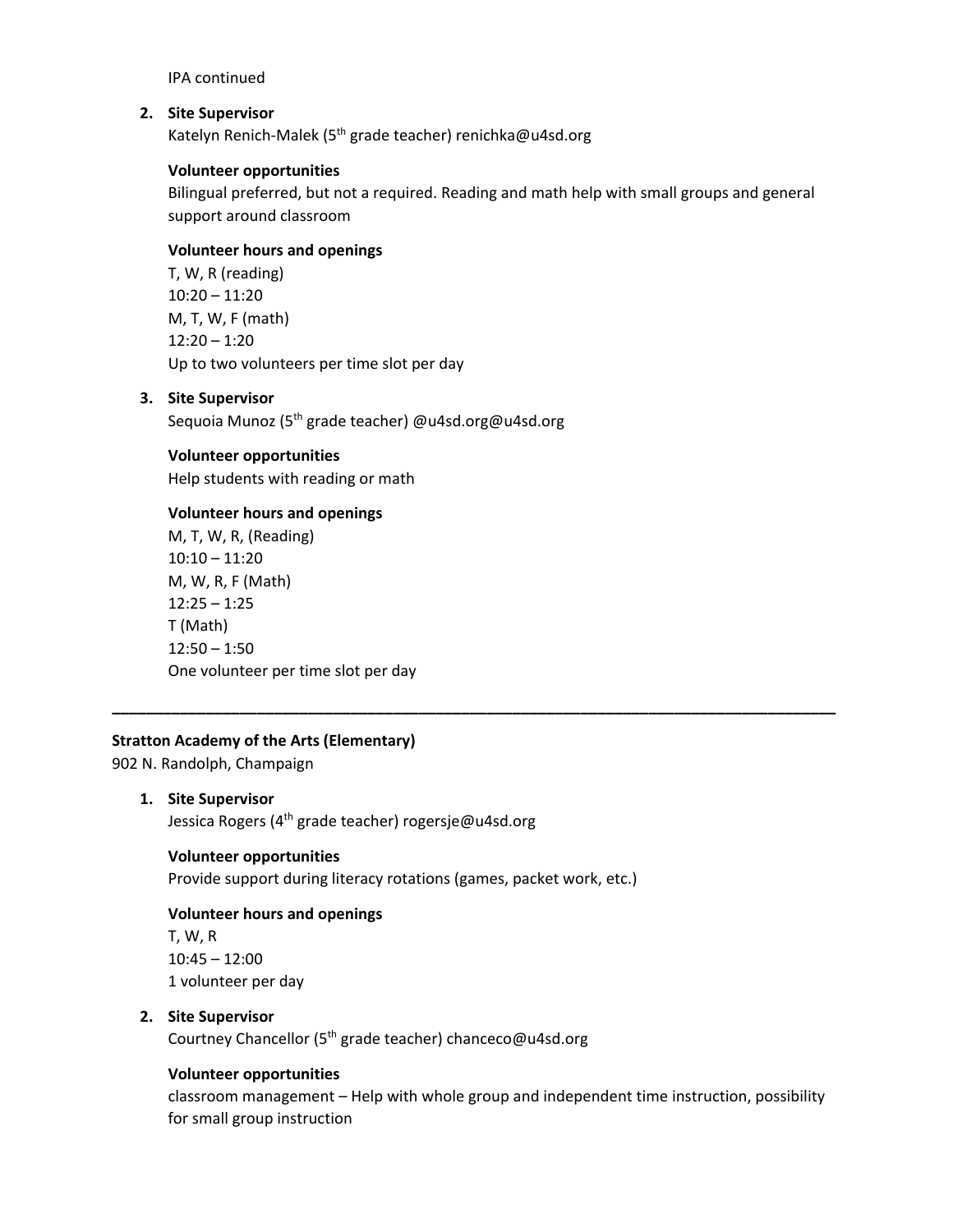#### **Volunteer hours and openings**

M, T, W, R, F 8:30 -9:20 10:00 – 11:00 11:30 – 12:30 1:00 – 2:00 Up to 2 volunteers per time slot per day.

#### **BTWashington STEM Elementary School**

606 E. Grove, Champaign

#### **1. Site Supervisor**

Melissa Sisneros (Volunteer Coordinator) sisnerme@u4sd.org

#### **Volunteer opportunities**

Help  $K - 2^{nd}$  graders with fun activities brought in from community groups.

**\_\_\_\_\_\_\_\_\_\_\_\_\_\_\_\_\_\_\_\_\_\_\_\_\_\_\_\_\_\_\_\_\_\_\_\_\_\_\_\_\_\_\_\_\_\_\_\_\_\_\_\_\_\_\_\_\_\_\_\_\_\_\_\_\_\_\_\_\_\_\_\_\_\_\_\_\_\_\_\_\_\_\_\_\_**

## **Volunteer hours and openings**

F  $1:00 - 3:00$ Up to 10 volunteers

#### **2. Site Supervisor**

Melissa Sisneros (Volunteer Coordinator) sisnerme@u4sd.org

## **Volunteer opportunities**

Help 3<sup>rd</sup> –5th graders with fun activities brought in from community groups.

#### **Volunteer hours and openings**

F 9:00 – 11:00 Up to 10 volunteers

#### **3. Site Supervisor**

Lisa Ferguson (2<sup>nd</sup> grade teacher) furgusli@u4sd.org

#### **Volunteer opportunities**

Help students with letter recognition and sounds and sight words

#### **Volunteer hours and openings**

M, T, W, R, F 9:45 – 11:00 Up to 2 volunteers per time slot per day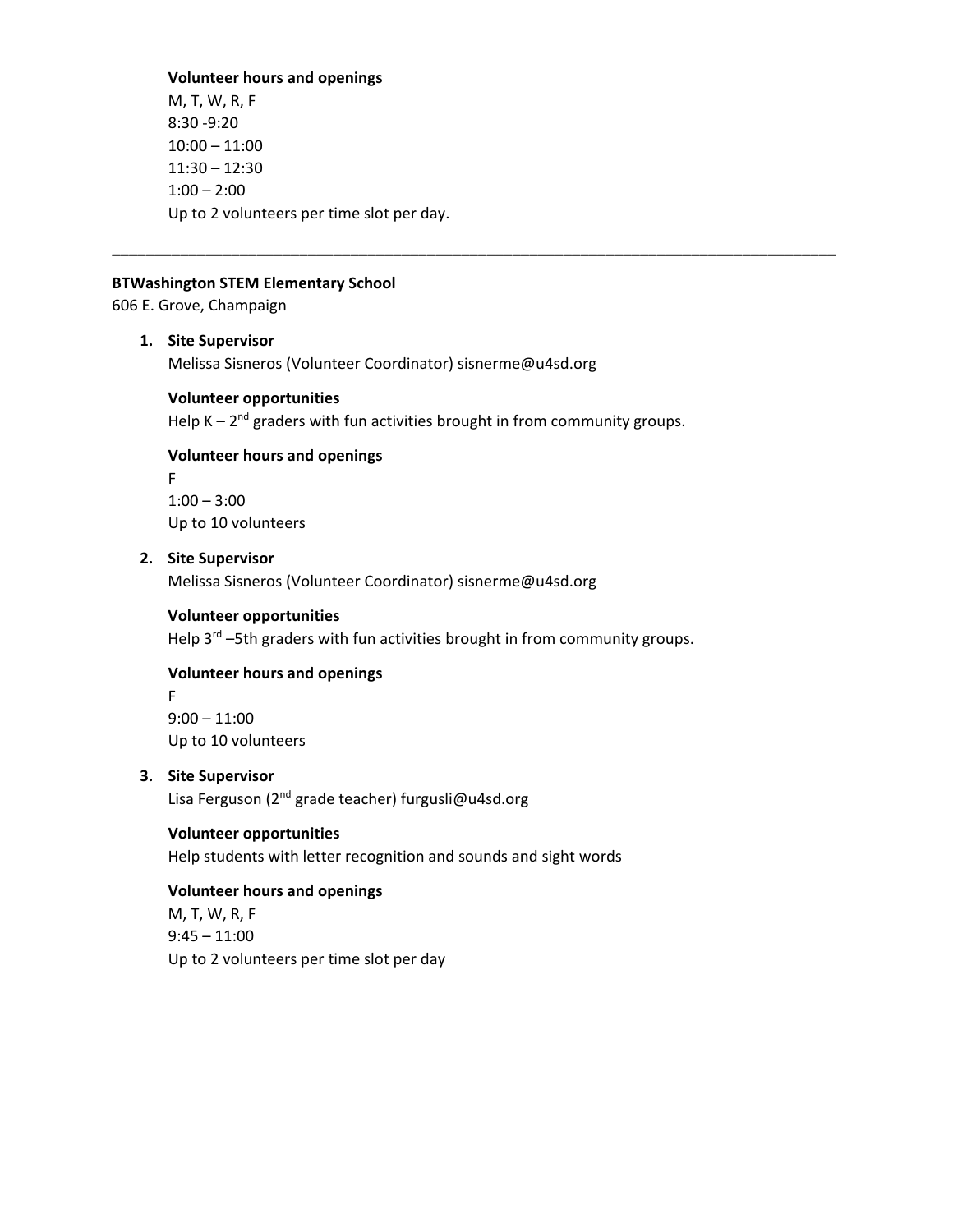#### BTWashington continued

## **4. Site Supervisor**

Sierra Confer (Kindergarten teacher) confersi@u4sd.org

#### **Volunteer opportunities**

Support students with reading center activities or work one on one with student letter sounds OR Spanish speaking volunteers to help with same activities with Spanish speaking students

#### **Volunteer hours and openings**

M, T, W, R, F  $9:00 - 11:00$ 9:00 – 11:00 (Spanish speaking volunteers) Up to 2 volunteers per time slot per day

## **5. Site Supervisor**

Matt Trueblood (PE teacher) trueblma@u4sd.org

#### **Volunteer opportunities**

Helping students follow game rules, and running small game stations. Who doesn't want hours by playing games with kids in P.E.?

## **Volunteer hours and openings**

M, W 12:50 – 3:00 (any time within this time frame or the whole time) Up to 2 volunteers per day

## **6. Site Supervisor**

Minsoo Park (3<sup>rd</sup> grade teacher) parkmin@u4sd.org

#### **Volunteer opportunities**

Help students with reading and math

#### **Volunteer hours and openings**

M, T, W, R, F 1:00 – 1:30 (reading) M, T, W, R 11:15 – 11:45 (Math) Up to 2 volunteers per day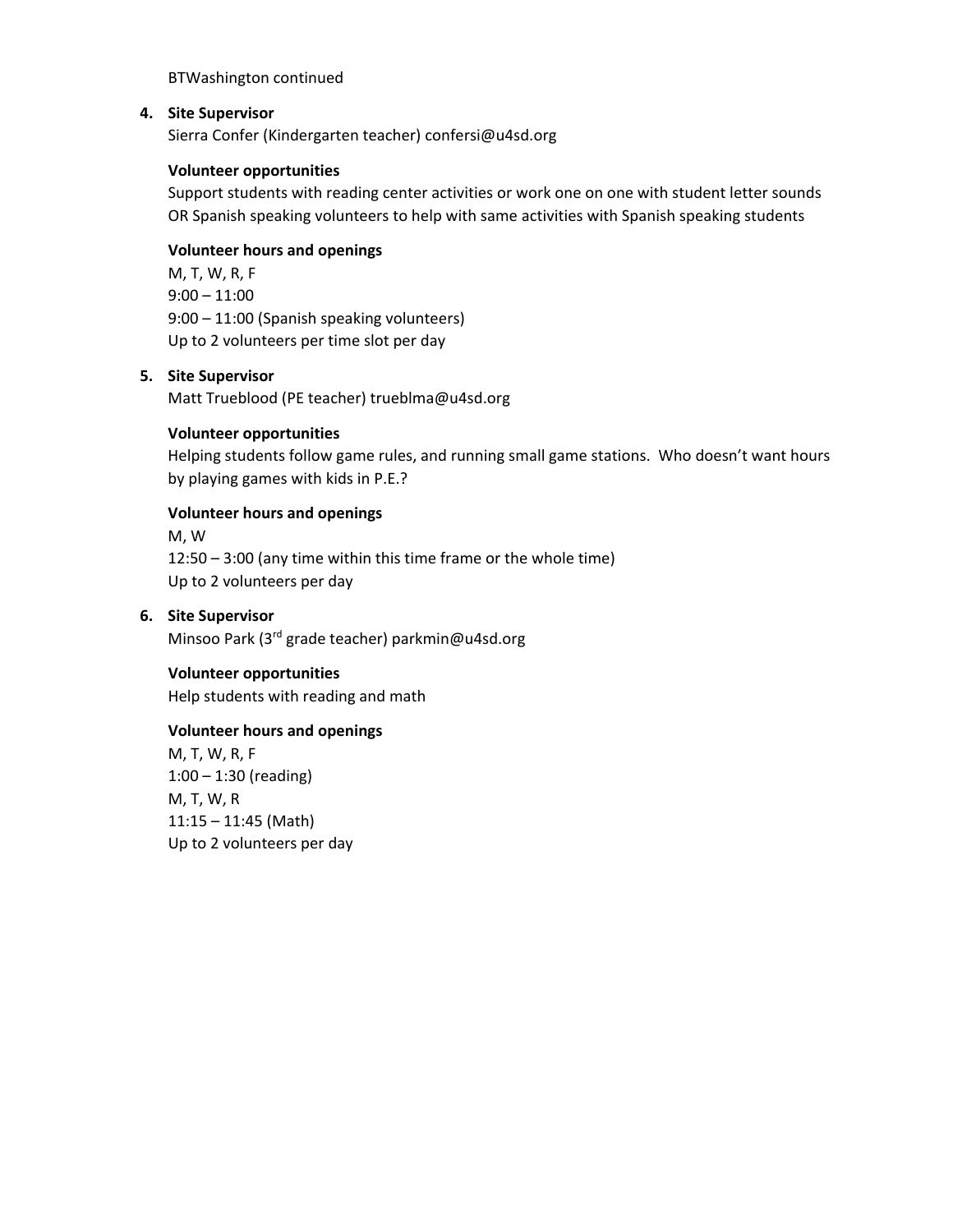#### **Westview Elementary School**

703 S. Russell, Champaign

## **1. Site Supervisor**

Mary Tucker (2<sup>nd</sup> grade teacher) tuckerma@u4sd.org

### **Volunteer opportunities**

Help students with math and reading activities

### **Volunteer hours and openings**

M, T, W, R 7:45 – 9:30 (math) 12:40 – 2:25 (reading) 1 volunteer per day per time slot

#### **2. Site Supervisor**

Lisa Nguyen (1st grade teacher) nguyenli@u4sd.org

#### **Volunteer opportunities**

Working 1 on 1 with a student or with a group of 4 students with reading and math

**\_\_\_\_\_\_\_\_\_\_\_\_\_\_\_\_\_\_\_\_\_\_\_\_\_\_\_\_\_\_\_\_\_\_\_\_\_\_\_\_\_\_\_\_\_\_\_\_\_\_\_\_\_\_\_\_\_\_\_\_\_\_\_\_\_\_\_\_\_\_\_\_\_\_\_\_\_\_\_\_\_\_\_\_\_**

## **Volunteer hours and openings**

M, T, W, R, F 9 - 10 M, W, R, F 12:30 – 1:30 1 volunteer per time slot per day

#### **3. Site Supervisor**

Gwen Knipp (Kindergarten teacher) knippgw@u4sd.org

#### **Volunteer opportunities**

Guide specific centers during the reading block and small group activities. Sometimes you would work one on one with a student

#### **Volunteer hours and openings**

T, W, R, F 10:45 – 12:00 2 volunteers per day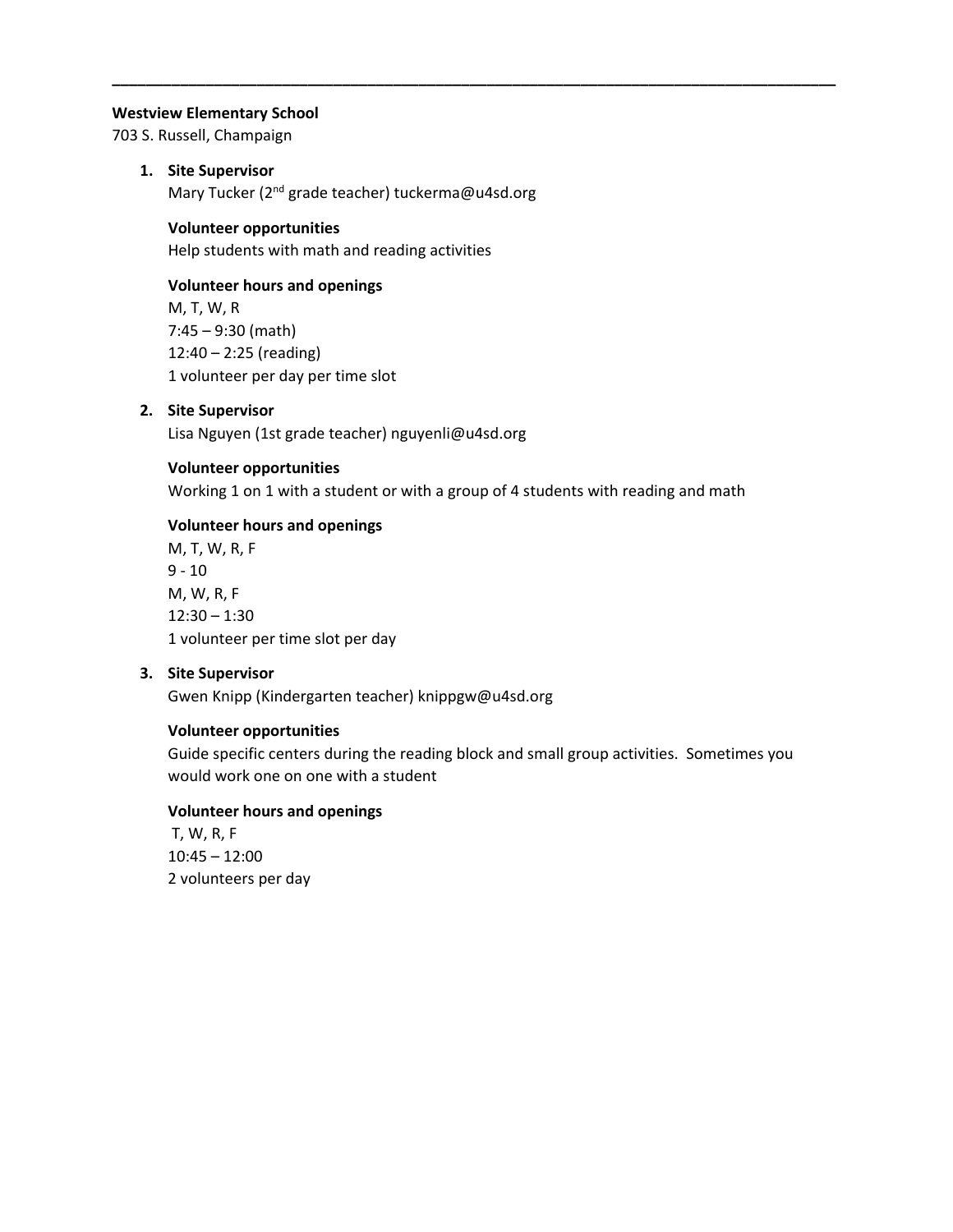Westview continued

## **4. Site Supervisor**

Olivia Jones (5th grade teacher) jonesol@u4sd.org

## **Volunteer opportunities**

Help two 5<sup>th</sup> graders with math and reading.

#### **Volunteer hours and openings**

M, T, R, F 12:20 – 12:55 1 volunteer per day M, T  $1:20 - 2:00$ 1 volunteer per day

ed

#### **5. Site Supervisor**

Justine Stensrude (Kindergarten teacher) stensrju@u4sd.org

## **Volunteer opportunities**

Math – assist students with solving problems during core curriculum and work with individuals or small groups using materials from math curriculum with the goal of helping students catch up. Reading – work with individual students or small groups on foundational skills catch up work.

#### **Volunteer hours and openings**

M, T, W, R, F 9:00 – 10:00 Math M, T, W, R, F 11:10 – 11:55 Reading 1 volunteer per day per time slot

#### **6. Site Supervisor**

Deborah Johnson-Dancy (5<sup>th</sup> grade teacher) johnsode@u4sd.org

**Volunteer opportunities**

Helping students

## **Volunteer hours and openings**

M, T, W, R, F 8:30 – 9:55 M, T, W, R, F 10:55 – 12:15 Up to two volunteers per day per time slot

#### **7. Site Supervisor**

Tim Sheridan (3rd grade teacher) sheridwi@u4sd.org

#### **Volunteer opportunities**

Helping with reading or math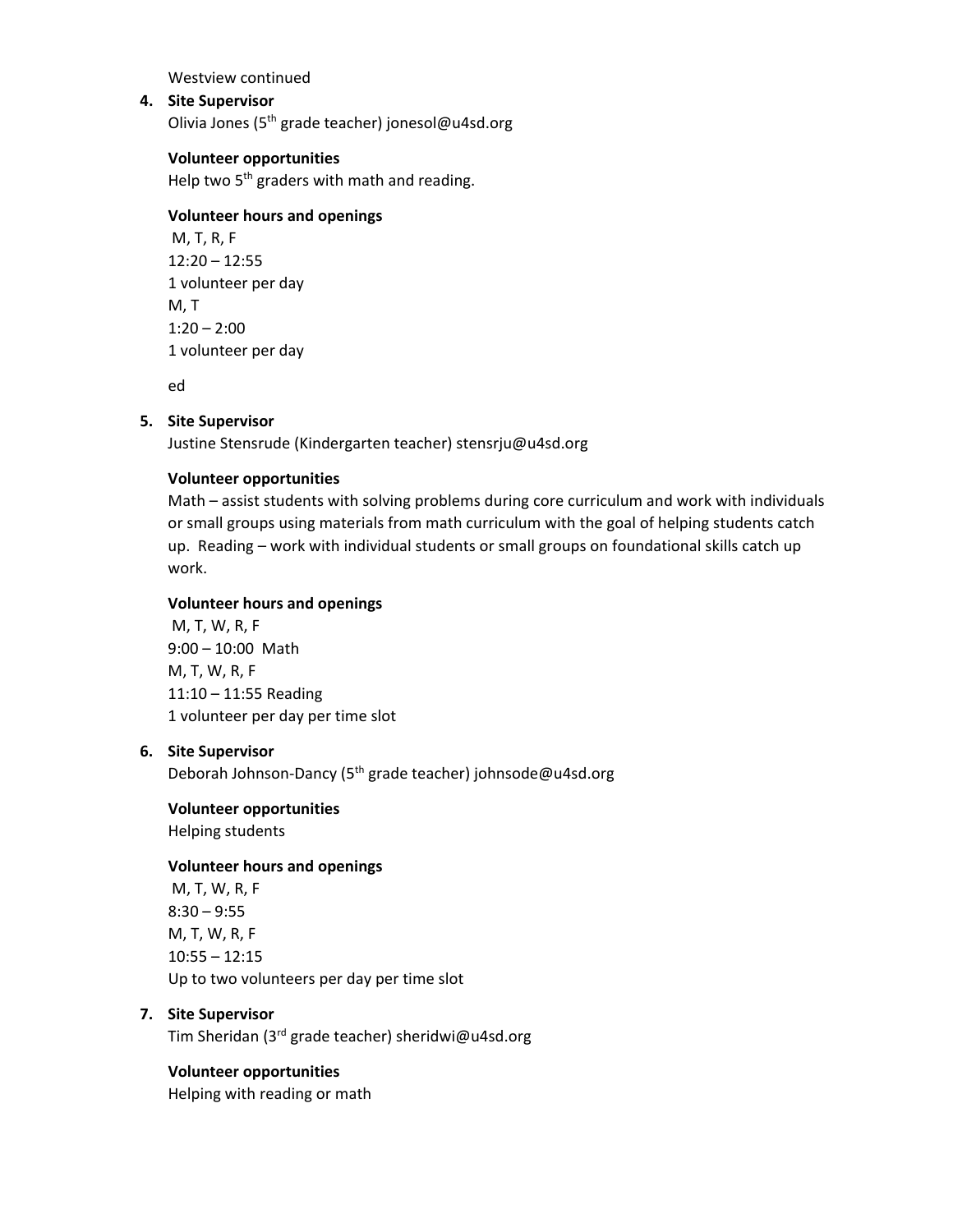#### **Volunteer hours and openings**

T, W, R  $1:35 - 2:15$ One volunteer per day per time slot

#### **8. Site Supervisor**

Stephanie Kelly (Kindergarten teacher) kellyst@u4sd.org

#### **Volunteer opportunities**

Helping kindergarten students identify letters, sounds and words

#### **Volunteer hours and openings**

M, T, W, R 11:00 – 12:20 One volunteer per day

#### **Edison Middle School**

306 W. Green, Champaign, IL

#### **1. Site Supervisor**

**Shelly Altenbaumer (**Math teacher) altenbsh@u4sd.org

#### **Volunteer opportunities**

Work one-on-one with students and help with online work

#### **Volunteer hours and openings**

M, T, W, R, F 1:56 - 2:40 Up to two per time slot per day

#### **2. Site Supervisor**

Shannon Barkley (Reading Teacher) barklesh@u4sd.org

#### **Volunteer opportunities**

Help students with assignments, listen to students read aloud and discuss what they are reading, work in small groups of 4 to help students with missing work.

**\_\_\_\_\_\_\_\_\_\_\_\_\_\_\_\_\_\_\_\_\_\_\_\_\_\_\_\_\_\_\_\_\_\_\_\_\_\_\_\_\_\_\_\_\_\_\_\_\_\_\_\_\_\_\_\_\_\_\_\_\_\_\_\_\_\_\_\_\_\_\_\_\_\_\_\_\_\_\_\_\_\_\_\_\_**

#### **Volunteer hours and openings**

M, T, W, R, F  $7:55 - 8:42$  $8:44 - 9:28$ 11:02 – 11:46 12:24 – 1:08  $1:10 - 1:54$  $1:56 - 2:40$ Up to two volunteers per day per time slot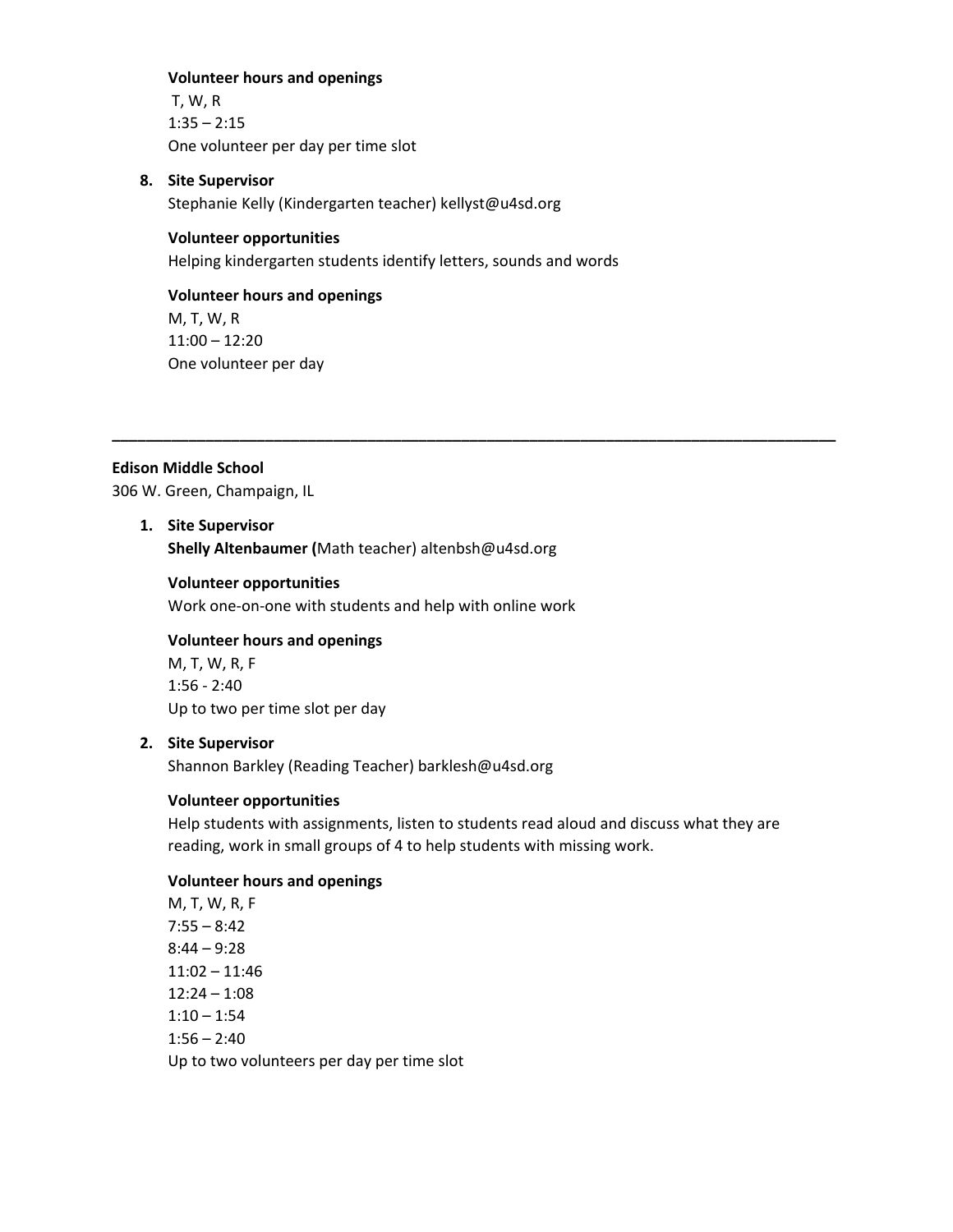Edison continued

#### **3. Site Supervisor**

**Nicole Fitting (**Teacher for Newcomer and Interrupted Formal Education)fittingni@u4sd.org

#### **Volunteer opportunities**

Administrative work – prepping materials, working on resource room, setting up learning spaces. Help students in small groups with various subjects

## **Volunteer hours and openings**

M, T, W R, F 8:44 – 9:28 9:30 – 10:14 (reading) 10:16 – 11:00 (reading) 11:02 – 11:46 (math) 11:48 -12:22 (math support) 1:10 – 1:54 (accompany students to encore (drama, art, music) classes) 1:56 – 2:40 (Science/Social Studies) Up to two volunteers per period per day

#### **4. Site Supervisor**

**Maureen Brothman (**Teacher for Newcomer and Interrupted Formal Education, and Dual Language) brothmma@u4sd.org

#### **Volunteer opportunities**

Some administrative work and working with students one on one and in small groups

#### **Volunteer hours and openings**

M, T, W R, F 9:30 – 10:14 10:16 – 11:00 11:02 – 11:46 11:48 -12:22  $12:24 - 1:08$  $1:10 - 1:54$  $1:56 - 2:40$ Up to two volunteers per period per day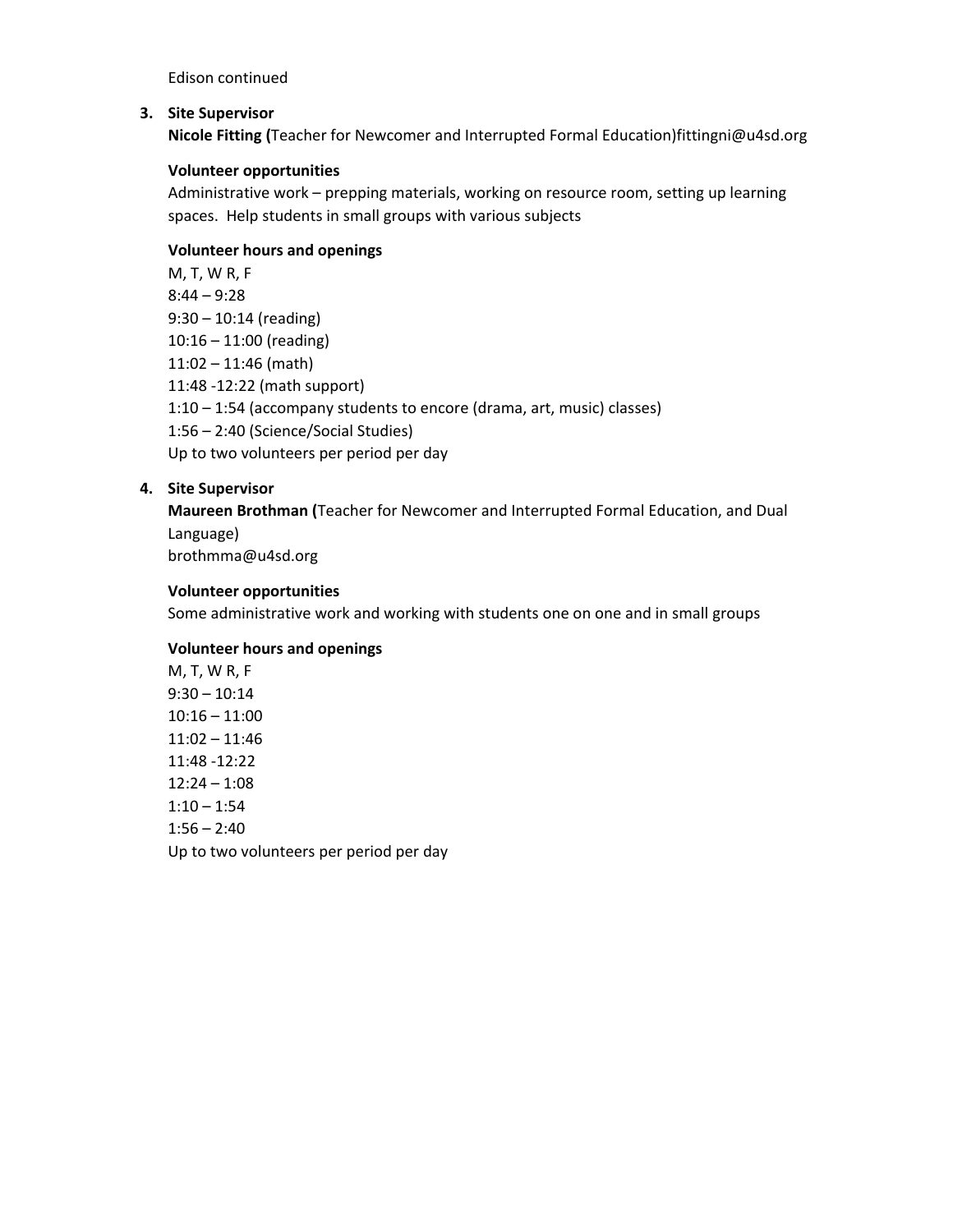Edison continued

### **5. Site Supervisor**

**Rebecca Garett (**Teacher for Newcomer and Interrupted Formal Education) garretre@u4sd.org

## **Volunteer opportunities**

Helping students with reading or grading/prepping material

## **Volunteer hours and openings**

M, T, W R, F  $11:02 - 11:46$  (reading – can help at other times as well) One volunteer per period per day

## **6. Site Supervisor**

**Mary Biddle (**8th grade writing and ESL teacher) biddlema@u4sd.org

## **Volunteer opportunities**

11:00 – 11:45 and 1:06 – 1:54 are ESL writing classes. Circulate through the room when I'm presenting, making sure students are following along. During work time, work with one or two students to support understanding. All instruction is in English. 1:56 – 2:40- Work with one or two students to help them stay focused.

## **Volunteer hours and openings**

W, R 11:00 – 11:45  $1:10 - 1:54$  $1:56 - 2:40$ One volunteer per period per day F 11:00 – 11:45  $1:10 - 1:54$ One volunteer per period per day

## **Franklin Middle School**

817 N. Harris, Champaign, IL

**1. Site Supervisor**

**Brian Rosten (**6th grade science) rostenbr@u4sd.org

#### **Volunteer opportunities**

Work one-on-one with students helping them with worksheets, projects, etc.

**\_\_\_\_\_\_\_\_\_\_\_\_\_\_\_\_\_\_\_\_\_\_\_\_\_\_\_\_\_\_\_\_\_\_\_\_\_\_\_\_\_\_\_\_\_\_\_\_\_\_\_\_\_\_\_\_\_\_\_\_\_\_\_\_\_\_\_\_\_\_\_\_\_\_\_\_\_\_\_\_\_\_\_\_\_**

\_\_\_\_\_\_\_\_\_\_\_\_\_\_\_\_\_\_\_\_\_\_\_\_\_\_\_\_\_\_\_\_\_\_\_\_\_\_\_\_\_\_\_\_\_\_\_\_\_\_\_\_\_\_\_\_\_\_\_\_\_\_\_\_\_\_\_\_\_\_\_\_\_\_\_\_\_\_\_\_\_\_\_\_\_

#### **Volunteer hours and openings**

M, T, W R, F  $8:47 - 9:34$  $9:36 - 10:23$ 12:47 – 1:24 One volunteer per day per time slot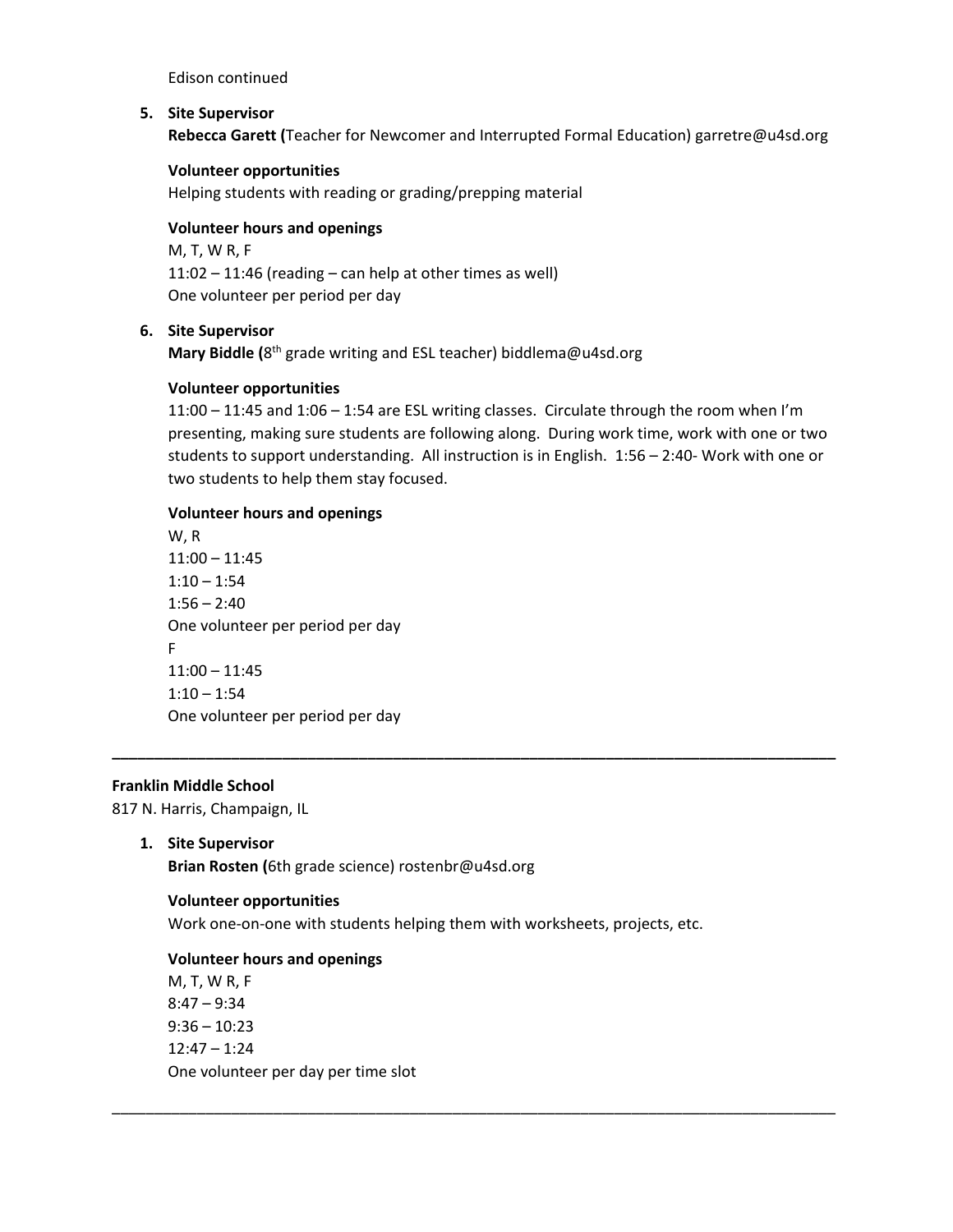#### **Jefferson Middle School**

1115 S. Crescent, Champaign, IL

#### **1. Site Supervisor**

**Carolyn Fox (**7th grade math teacher) foxca@u4sd.org

#### **Volunteer opportunities**

Help all students get the attention they need by answering questions, passing things out, modeling note taking, individual or small group catch-up with students that have been absent.

#### **Volunteer hours and openings**

M, T, W, R, F 10:00 – 12:30 (any time within this time, for at least an hour) Up to two volunteers per day per time slot

#### **Centennial High School**

913 S. Crescent, Champaign, IL

#### **1. Site Supervisor**

Betsy Alderman (Math Study hall supervisor) aldermbe@u4sd.org

#### **Volunteer opportunities**

Tutoring juniors and seniors in math. Subject matter may include: Algebra 2, Precalculus, Calculus, Statistics.

**\_\_\_\_\_\_\_\_\_\_\_\_\_\_\_\_\_\_\_\_\_\_\_\_\_\_\_\_\_\_\_\_\_\_\_\_\_\_\_\_\_\_\_\_\_\_\_\_\_\_\_\_\_\_\_\_\_\_\_\_\_\_\_\_\_\_\_\_\_\_\_\_\_\_\_\_\_\_\_\_\_\_\_\_**

**\_\_\_\_\_\_\_\_\_\_\_\_\_\_\_\_\_\_\_\_\_\_\_\_\_\_\_\_\_\_\_\_\_\_\_\_\_\_\_\_\_\_\_\_\_\_\_\_\_\_\_\_\_\_\_\_\_\_\_\_\_\_\_\_\_\_\_\_\_\_\_\_\_\_\_\_\_\_\_\_\_\_\_\_\_**

#### **Volunteer hours and openings**

M, T, R, F 12:40 – 1:30 W  $12:58 - 1:48$ One volunteer per day per time slot

#### **Novak Academy High School**

1103 N. Neil, Champaign, IL

#### **2. Site Supervisor**

**Lauren Smith (**Community Outreach Coordinator) smithla@u4sd.org

#### **Volunteer opportunities**

Help students with different types of homework at the regular high school level (no advanced subjects) Encourage them!

#### **Volunteer hours and openings**

M, T, R, F 11:22 – 12:37 W 11:46 – 1:01 Up to two volunteers per day per time slot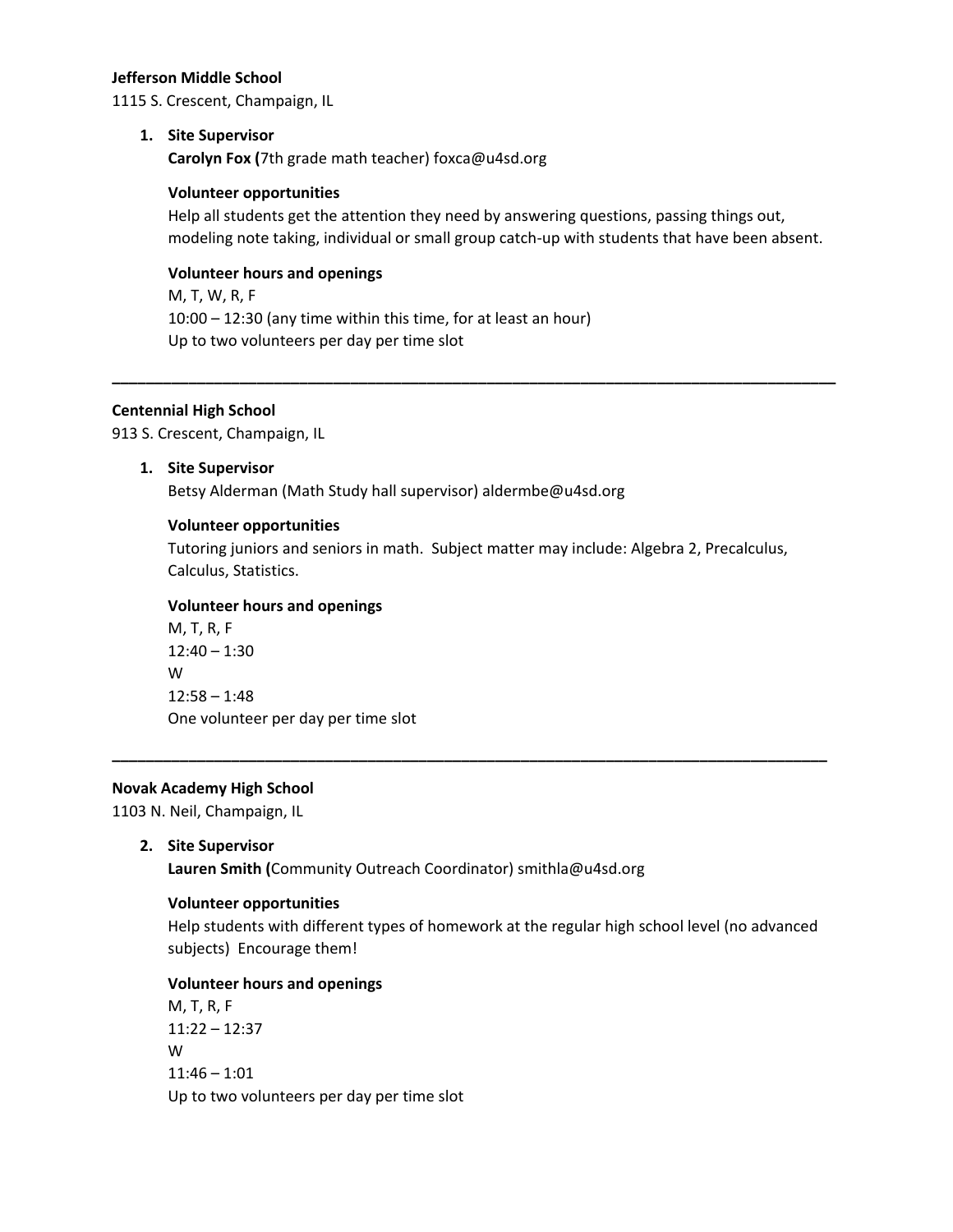#### **Barkstall Elementary School**

2201 Hallbeck Drive, Champaign

#### **1. Site Supervisor**

**Kristine Scheu (**4th grade teacher) scheukr@u4sd.org

#### **Volunteer opportunities**

Help a reading group book study. Read assessment to students for them to answer

#### **Volunteer hours and openings**

W, F 11:30 – 2:30 One volunteer per day

## **2. Site Supervisor**

**Valerie Prescott (**5th grade teacher) prescova@u4sd.org

#### **Volunteer opportunities**

Small group or one-on-one math tutor Help with research writing

## **Volunteer hours and openings**

M, W, F 1:00 – 2:00 (Math) M,T,R,F 11:15 – 12:15 (Writing) Up to two volunteers per day per time slot

## **3. Site Supervisor**

**Jennifer Hildebrand (**3rd grade teacher) hildebje@u4sd.org

#### **Volunteer opportunities**

Listen to students read and help with flash cards

#### **Volunteer hours and openings**

M, W, F 11:35 – 11:55 (literacy) 1:15 – 1:45 (literacy) M, W 9:05 – 9:30 (Math or reading) F 9:05 – 10:05 (math) Up to two volunteers per day per time slot